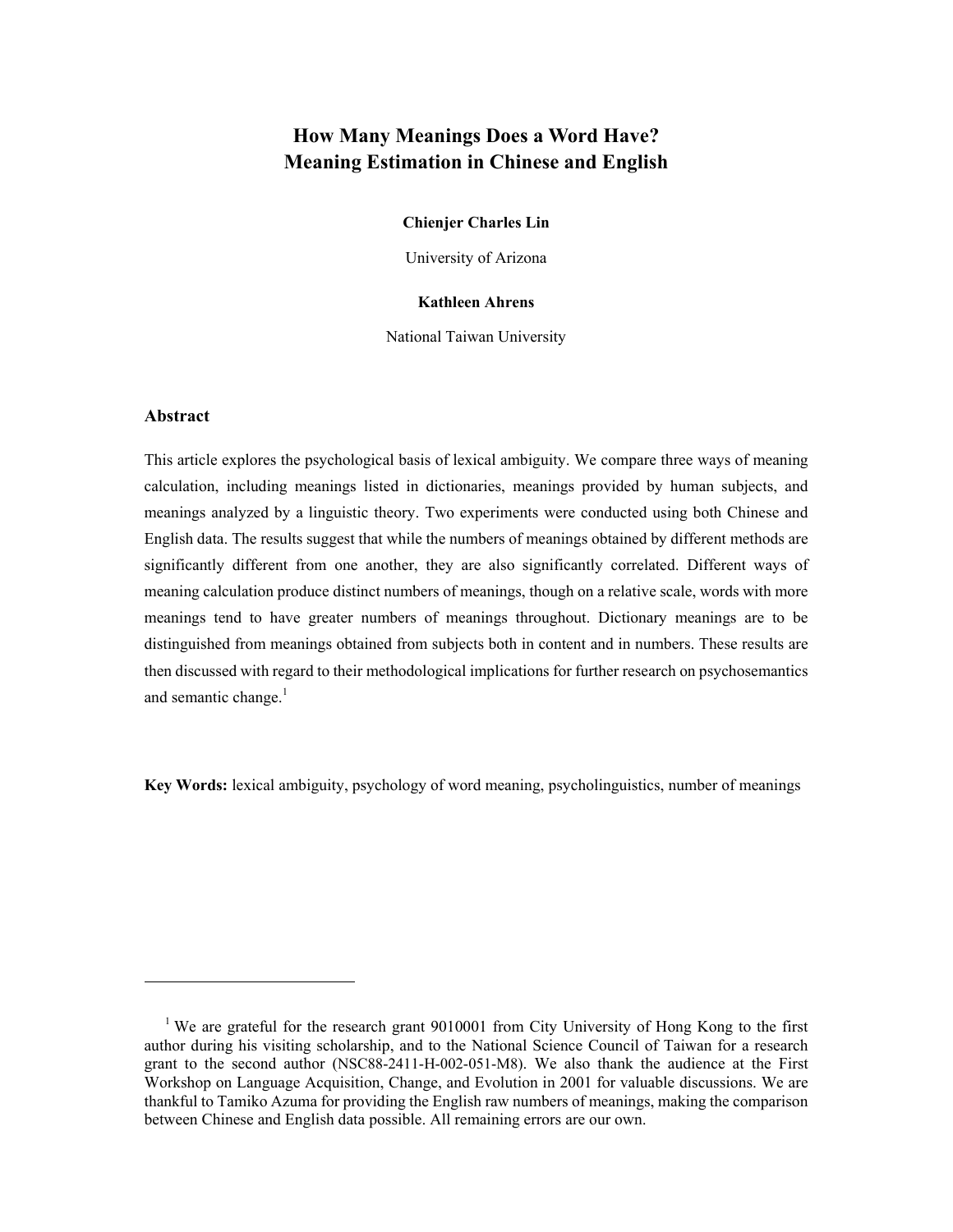# **Introduction.**

 $\overline{a}$ 

In human language, words and meanings do not always form one-to-one correspondences. The majority of the human lexicon is, in fact, extensively associated with multiple meanings—what we refer to as lexical ambiguity.<sup>2</sup> A word like *board* means both a flat piece of wood, and a group of people who manage something together. Homophones such as *board* and *bored* can be confusing when spoken in isolation. The multiple meanings associated with a word can be etymologically associated, but language users do not necessarily have such knowledge. Another mismatch between words and meanings is *synonymy*, where several words mean roughly the same thing. For example, *like*, *favor*, *admire*, *enjoy*, and *love* are synonyms meaning having preference.<sup>3</sup> The associations between meanings and words are thus many-to-many in nature. A word has many meanings, and many words can mean the same thing.

If we see words as boxes and meaning as the contents, then it is easy to understand the relation between words and meaning in the evolution of language. On the one hand, we do not want too many boxes because they occupy a lot of space for storage. On the other hand, we do not want to put too many different things in one box because this would make it difficult to find an item. There is thus this tension between using the same linguistic symbol for different meanings (for *economy*'s sake) and using distinct symbols for different concepts (for *clarity*'s sake). The cost of economy is confusion; the cost of clarity is excessive burden on memory and processing. In the history of a language, a word tends to develop meanings and undergo semantic developments, so that it is sufficiently utilized in the mental lexicon. Well-attested semantic developments include metaphorization and grammaticalization (e.g. Traugott & Dasher 2001). However, not too many unrelated meanings are allowed to associate with one single word; otherwise, it would be difficult to communicate without having to repetitively request further clarification.4

This article is concerned with the methodological issues concerning the numbers of meanings associated with words. Psycholinguistic studies have been interested in how the semantic ambiguity of a word affects its processing both in isolation (e.g. Azuma & Van Orden 1997, Rodd, Gaskell & Marslen-Wilson 2002) and in sentences (e.g. Onifer & Swinney 1981). A critical issue when doing such

<sup>&</sup>lt;sup>2</sup> Britton (1978) estimated 32% of the words in English texts to be ambiguous. Huang (1994) surveyed the first thousand pages of entries from *Longman Dictionary of Contemporary English* and found 39% of the entries polysemic; the average number of senses of these words is 3.02. Hue, Yen, Just, and Carpenter (1994) estimated 11.43% of the Chinese words in a dictionary to be ambiguous.

<sup>&</sup>lt;sup>3</sup> They are also called *near synonyms*, if we take the position that no two words can be taken to mean exactly the same thing. 4

<sup>&</sup>lt;sup>4</sup> There are two possibilities for unrelated meanings to be associated with one lexical item. It could be accidental; two different words somehow got pronounced the same way and then further spelled the same way. It could also be a distant development of the core sense, the relation of which might be hard to establish out of that context especially when the successive intermediate stages are no longer available.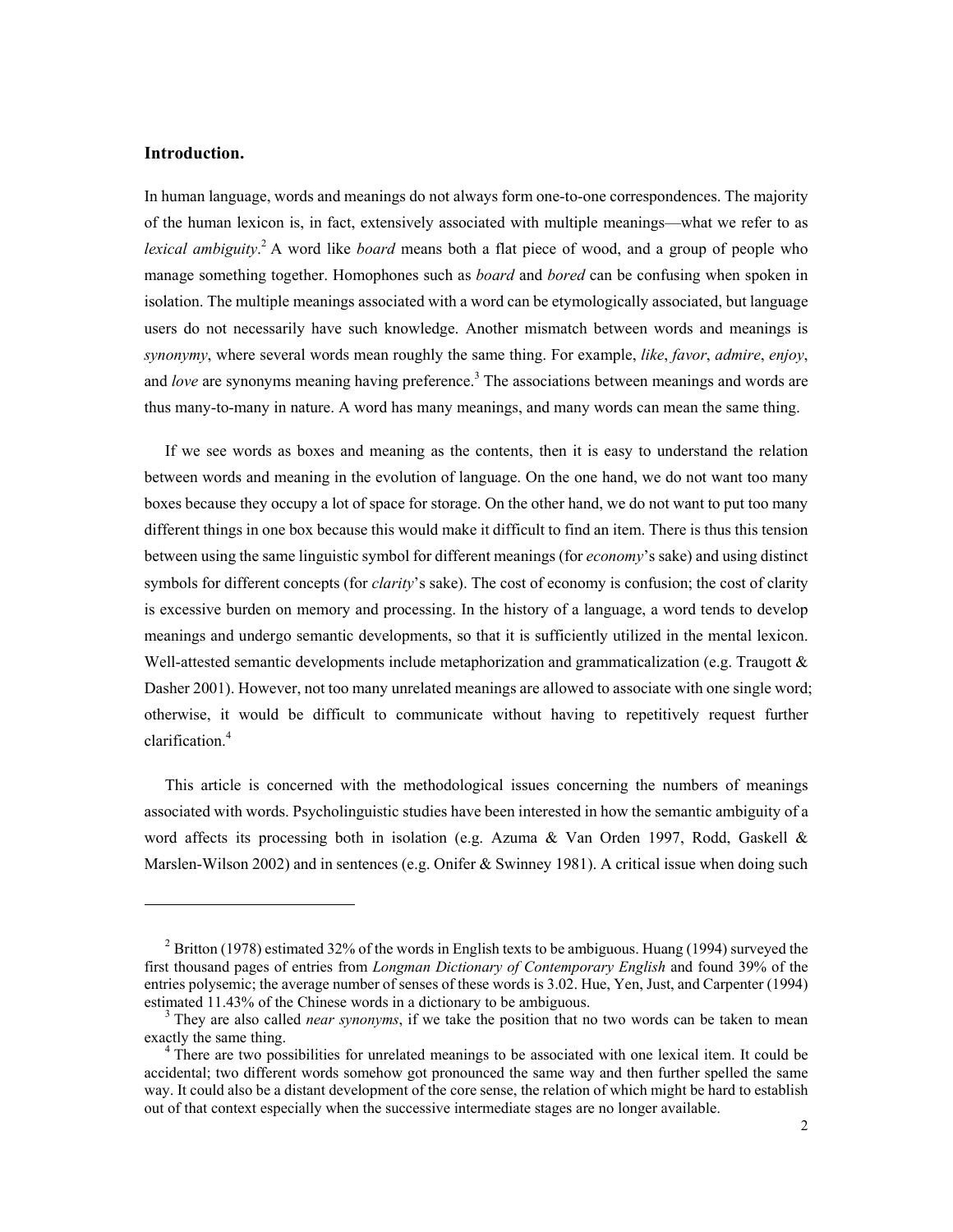research is to determine the numbers of meanings a word has, and the kind of ambiguity this word demonstrates. As outlined above, a word's numbers of meanings is usually confounded with several factors. A word can have many meanings that are closely related to one another. Another word can have a few distinct senses. Which word is more ambiguous? Lexical ambiguity is itself an ambiguous notion. In this paper, we compare three approaches that researchers have adopted to determine the numbers of word meanings—meanings listed in standard dictionaries, meanings produced by language users, and meanings processed by lexical semantic theory. Through the present investigation, we wish to provide future studies of lexical semantics, psycholinguistics, and natural language processing with the nature and limitations of different ways of semantic representation, and the compatibility among them. Section 1 of this article introduces these different ways of meaning calculation. Section 2 presents an experiment comparing meaning metrics of Chinese nouns using these different methods. Section 3 presents a similar experiment on English words as a cross-linguistic confirmation. Section 4 discusses the implications of the results and concludes.

# **1. Meanings in Dictionaries, in Language Users, and in a Semantic Theory.**

To a psycholinguist, the goal of a semantic representation is to reflect how the meanings of a word are represented in the human mind. One way of testing these representations is to examine how meanings are accessed in isolated words or in sentential contexts. To show the diverse ways of meaning calculation and their effects, we take as an example the paradigm of ambiguity advantage in isolated word recognition.

Since the 1970s, there has been continuing interest in ambiguity effect and lexical access. Effect of *ambiguity advantage* has been reported, stating that words with greater numbers of meanings are recognized faster than words with few meanings. How these researchers determined a word's number of meanings is the issue we will focus on here. Some researchers consulted dictionaries (Gernsbacher 1984, Jastrzembski 1981, Jastrzembski & Stanners 1975, Rodd et al. 2002); some asked language users to decide whether a word is ambiguous or not (Borowsky & Masson 1996, Hino & Lupker 1996, Kellas, Ferraro & Simpson 1988); some collected definitions from language users (Azuma & Van Orden 1997, Millis & Button 1989); some used linguistic definitions to determine the numbers of different meanings language users provided (Lin 1999, Lin & Ahrens 2000). These researchers found conflicting results as to whether ambiguity advantage exists. A reasonable question to ask is whether the meanings from these different sources are compatible if we want to compare the results of different research. We will now consider *dictionary meanings*, meanings provided by language users (i.e. *semantic intuition*), and meanings determined by consulting a linguistic theory (i.e. *linguistic senses*) in turn.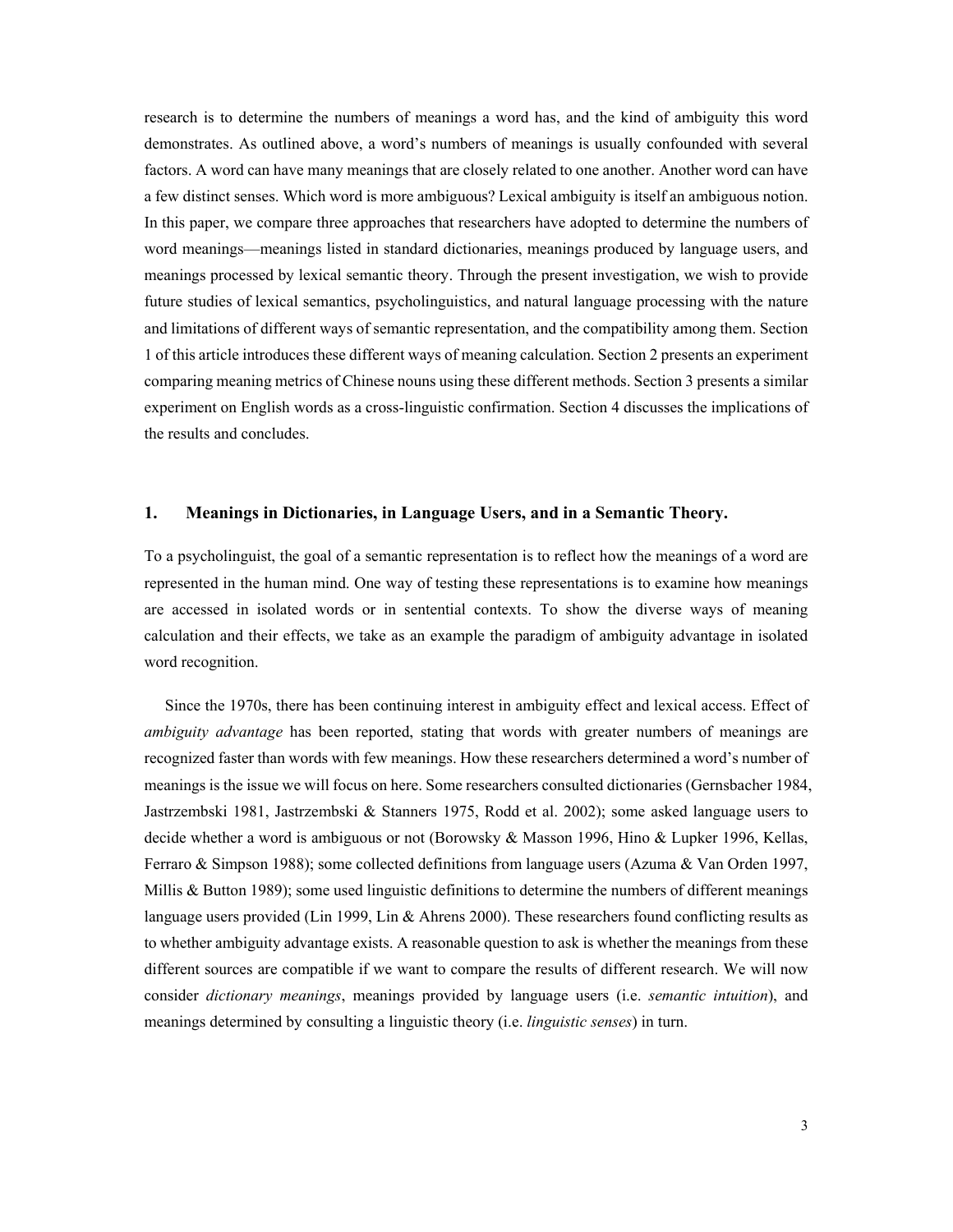#### **1.1. Dictionary meanings.**

l

Psycholinguistic research in the 70s and 80s usually used dictionaries as the source of a word's number of meanings (e.g. Gernsbacher 1984, Jastrzembski 1981, Jastrzembski & Stanners, 1975). These researchers checked their materials in published dictionaries for meaning enumeration. Till recently, dictionaries are still important references. For example, Azuma and Van Orden (1997) matched the meanings they collected from language users to those listed in a dictionary; Rodd et al. (2002) consulted the on-line *Wordsmyth English Dictionary-Thesaurus* to decide a word's ambiguity.

Dictionary meanings are favored by researchers because they are standardized, comprehensive, and easy to obtain. The use of dictionary meanings in experiments, however, has its limitations. First of all, researchers consult different dictionaries, which inevitably have distinct editing styles and meaning presentations.<sup>5</sup> To name a few editorial differences in different dictionaries, some dictionaries list distinct meanings as separate lexical entries; others tend to group them under one entry. Some dictionaries treat meaning extensions under one semantic entry; others put them in separate entries. The line to separate closely related meanings is hard to draw. Different dictionaries inevitably make different decisions concerning these finer semantic distinctions. Therefore, researchers referring to different dictionaries would come up with different numbers of meanings for the same sets of words. Second, dictionaries are designed for language users' reference, thus representing the "standard" uses of the lexicons some time ago. The definitions, hence, include archaic ones and lack the novel meanings that are emerging. Gernsbacher (1984) found in an informal survey that even well-educated subjects such as college professors could report only a small portion of the meanings actually listed in a dictionary.<sup>6</sup> Our own survey of ten college students also showed that subjects frequently provided meanings that are quite different from dictionary definitions. Sometimes these meanings have such a high frequency that they should be considered well-established; however, they are not yet listed in the dictionary. For instance, the word *xiaodi* 'little brother' in Chinese has two meanings listed in *Gwoyeuryhbaw Dictionary* (國語 日報辭典) (1989): (a) the youngest brother, and (b) a modest term for oneself. A survey of 10 students provided four meanings: (a) a young boy—9, (b) a waiter—7, (c) a person at a lower rank—4, and (d) a modest term for oneself—2. (The numbers following each definition represent the numbers of subjects who provided such a meaning.) Meanings such as 'a waiter' and 'a person at a lower rank', though not found in a dictionary, were even more frequently provided by the subjects than the dictionary meaning--'a modest term for oneself'. Novel senses or emerging slang uses of a word that are not

<sup>5</sup> For instance, Jastrzembski and Stanners (1975) used *Random House Dictionary of the English Language, Unabridged* (1967). Jastrzembski (1981) used *Webster's Third New International Dictionary, Unabridged* (1976). Gernsbacher (1984) used *Webster's New World Dictionary, Unabridged* (1976). Azuma and Van Orden (1997) consulted *Webster's New World Dictionary* (1980). And Rodd et al. (2002) used *Wordsmyth English Dictionary-Thesaurus* (1998).

<sup>&</sup>lt;sup>6</sup> For the word *gauge*, which has 30 dictionary meanings, several college professors provided only 2 meanings in Gernsbacher's (1984) survey.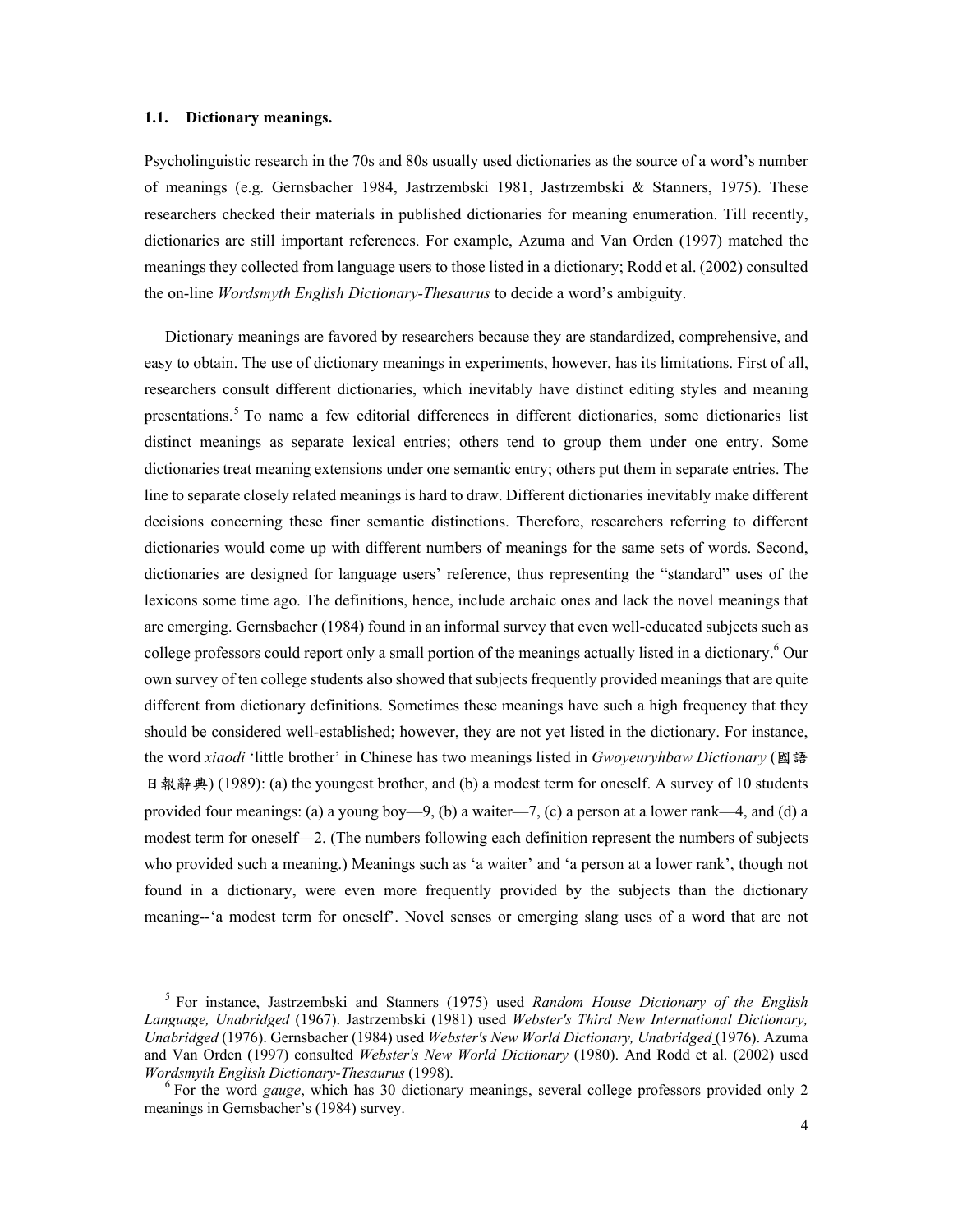included in standard dictionaries may nonetheless be very important in a native speaker's knowledge of a word. There is an overt gap between dictionary meanings and the semantic knowledge subjects actually possess.

## **1.2. Semantic intuition.**

 $\overline{a}$ 

The problems with dictionary meanings led researchers to turn to the production of meanings by language users. It is a reasonable move, since it is the semantic knowledge of language users that we are interested in. Millis and Button (1989) called this *accessible polysemy*--the number of different meanings that subjects are able to think of for a word. These meanings may be a subset of the meanings that a language user actually has, since there may be other meanings that are recognizable to a subject that he/she does not think of upon seeing the stimuli. However, the insufficiency can be compensated by collecting data from many people. We call these meanings collected from subjects the *semantic intuition* of language users. Millis and Button (1989) elicited three different kinds of accessible polysemy--first meanings, total numbers of meanings, and average numbers of meanings.

First-meaning metric refers to the collection of the first meanings subjects think of for a word in a meaning generation task. This method, used by Rubenstein et al. 1970, Rubenstein et al. 1971, and Forster and Bednall 1976, has limitations. The first meanings subjects think of are the most dominant meanings. Since meanings other than the primary ones are overlooked, this method does not adequately represent the knowledge a subject has for a word. Millis and Button's (1989) experiment also showed that lexical decision tasks using the first meanings did not produce the effect of ambiguity advantage. They are, therefore, not an appropriate choice to access people's overall semantic knowledge.

Both total meanings and the average numbers of meanings are collected by asking subjects to write down all the meanings they think of for a word without time limit. Then, researchers determine the numbers of different meanings. A total-meaning metric is the total numbers of different meanings subjects provide for a word; an average-meaning metric is the average numbers of different meanings each subject provides for each word. Total and average meaning metrics are two psychologically real estimation of people's accessible polysemy, since Millis and Button (1989) found ambiguity advantage using both metrics. $<sup>7</sup>$ </sup>

In addition to the three metrics to estimate polysemy, some researchers simply asked their subjects to decide whether a word is ambiguous or not (Kellas et al. 1988, Borowsky & Masson 1996, Hino & Lupker 1996). Subjects are asked to circle whether a word has no meaning, one meaning, or more than

 $<sup>7</sup>$  Azuma and Van Orden (1997) and Lin (1999) both adopted the total-meaning metrics in their</sup> experiments.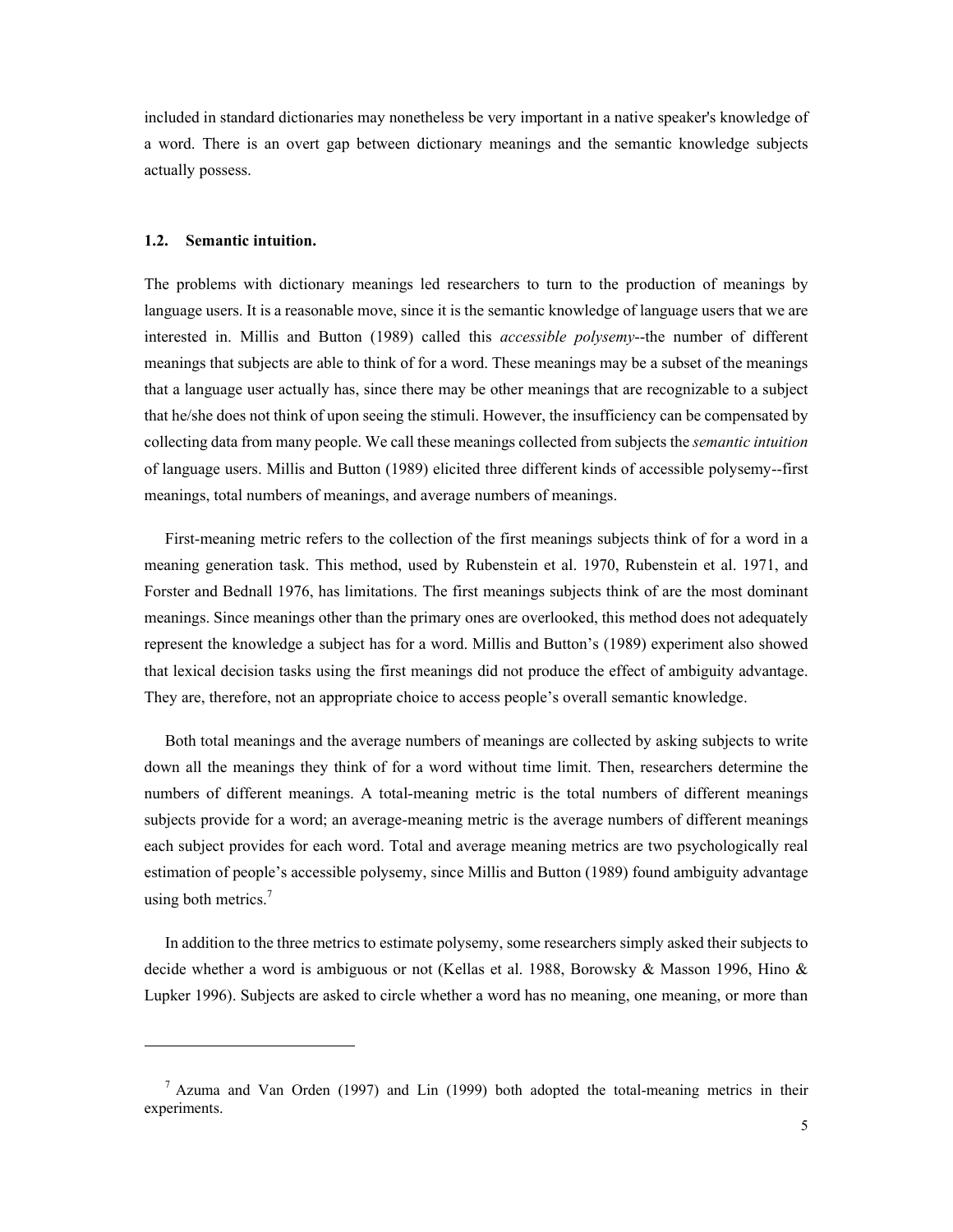one meaning. The limitations of this method are that (1) in making a decision among the three choices, subjects may not have thought over the stimuli sufficiently enough—at least not as sufficiently as when asked to provide meanings, (2) the criteria subjects use in making such a decision is unknown, and (3) words that have more than one meaning could vary greatly in the numbers of meanings; simply asking the subjects to make a multiple choice overlooks the difference among words with many meanings. In summary, we consider asking subjects to provide *all* the meanings they could think of for a word comes closest to their semantic knowledge of the words.

#### **1.3. Linguistic senses.**

l

Calculation of a word's numbers of meanings does not end at meaning generation by subjects. Among the meanings subjects generate, how do we decide which meanings are distinct, and which meanings are the same? Lin (1999) provides an alternative to deal with the delimitation problem. He stresses the importance of linguistic knowledge in delimiting word meanings, and argues for sense delimitation based on a lexical semantic theory proposed by Ahrens et al. (1998). This theory distinguishes two levels of meaning representation among Chinese nominals: senses and meaning facets. The properties of senses and meaning facets can be distinguished based on (a) the conceptual domains involved, (b) the productivity and predictability of meaning relations, and (c) the linguistic context.

The *senses* of a word have the following properties: (A) a sense is not an instance of metonymic or meronymic extension, but may be an instance of metaphorical extension.<sup>8</sup> (B) The extension links between two senses cannot be inherited by a class of nouns. (C) Senses cannot appear in the same context (unless the complexity is triggered). A *meaning facet*, as "an extension from a particular sense" (p. 53), has the following properties: (A) they are instances of metonymic or meronymic extension; (B) nouns of the same semantic classes will have similar extension links to related meaning facets; (C) they can appear in the same context as other meaning facets.

Therefore, two meanings are distinct senses, when they involve different conceptual domains, and when they occur primarily in distinct linguistic contexts. When the relation between two meanings are

<sup>&</sup>lt;sup>8</sup> This theory captures the essential differences between metonymic and metaphorical extensions. Metonymic relations are within the meaning facet level because they are productive, predictable, and context-dependent. Mtaphorical extensions are seen as relations among different word senses, because of the different conceptual domains involved. Meronymic and metonymic extensions are two main ways of deriving meaning facets. Meronymic extensions involve part/whole relations, by which part stands for whole or whole stands for part. Metonymic extensions include: (1) agentivization: from information media to information creator; (2) product instantiation: from institution to product; (3) grinding: from individual to mass; (4) portioning: from information media to information, from container to containee, from body part to function; (5) space mark-up: from landmark to space in vicinity, from structure to aperture, from institution to locus; (6) time mark-up: from event to temporal period, from object to process, from locus to duration (Ahrens et al. 1998: 57).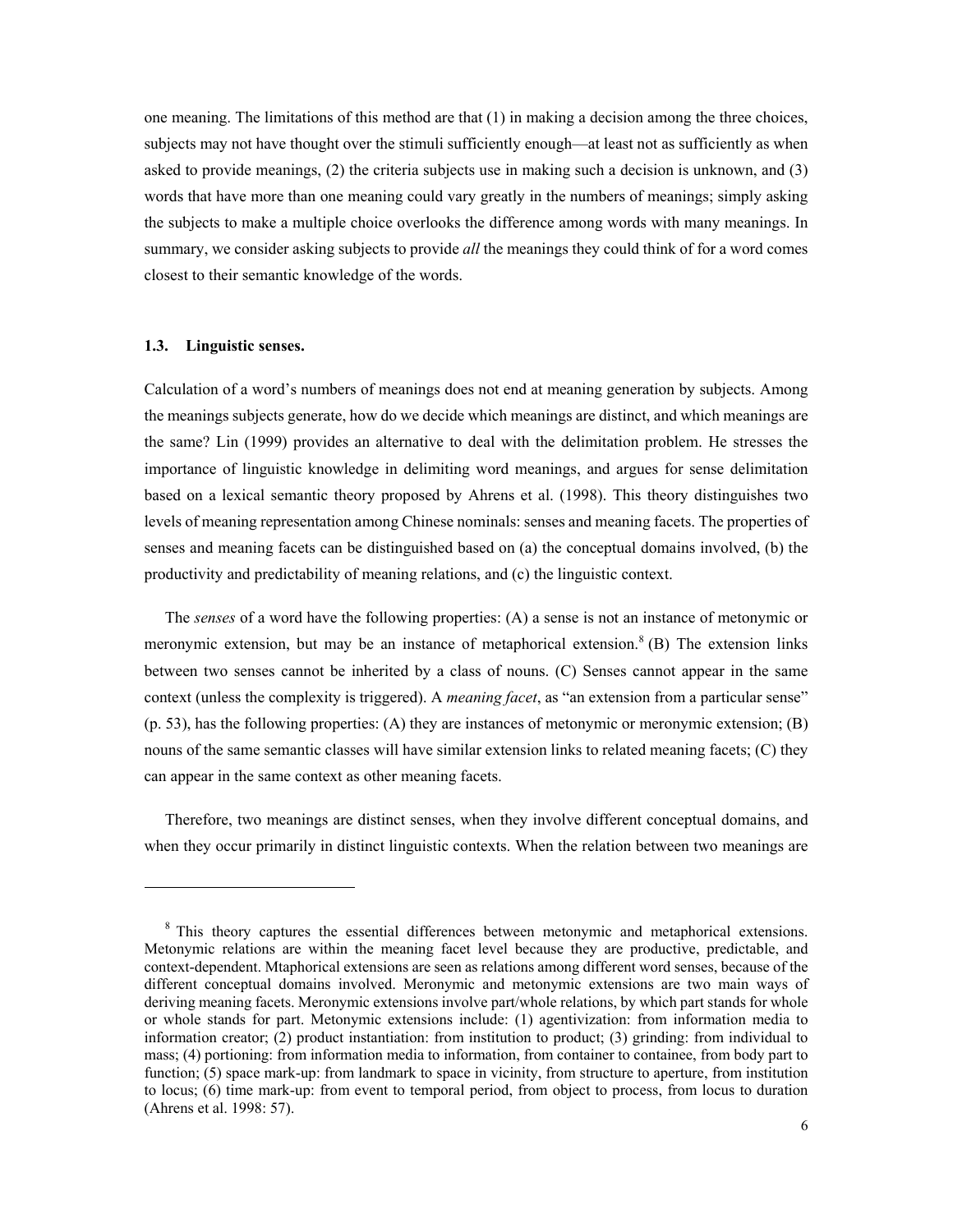productively found among words of the same semantic class, these meanings are treated as meaning facets, which could be derived by inheritance rules. This makes the representation and processing of lexical semantics economical and efficient, since only the semantic information that cannot be derived by rules are listed as distinct semantic entries (i.e. senses). To illustrate how this theory is put into practice, we take *huoguo* (火鍋) as an example. Subjects provided two senses and two meaning facets under the first sense. The meanings of *huoguo* are represented in (1).

(1) HUOGUO

- $-$  Sense<sub>1</sub>: a pot cooking on the fire
	- $-$  Meaning facet<sub>1</sub>: physical object, hot pot, the container
	- $-$  Meaning facet<sub>2</sub>: the food contained in the hot pot
- $-$  Sense $\alpha$ : a blocked shot, a term in basketball games

The two senses of *huoguo* involve different conceptual domains—one in food, the other in sports. They can hardly occur in the same linguistic context. However, the two meaning facets of the first sense are both in the food domain, and can co-occur in sentences like *zuowan de huoguo hen bucuo* 'the hot pot last night was not bad'. In the following, we will use the definition of senses as the linguistic meanings

# **2. Experiment 1: Comparing Different Meaning Measurements in Chinese.**

In this section, the numbers of meanings derived from different measures are tested statistically. The numbers of meanings of 200 disyllabic Chinese nouns listed in three dictionaries, the raw meanings subjects provided, and the linguistic senses processed by a linguistic theory are compared.

## 2.1. **Experiment 1a: Dictionary numbers of meanings.**

Experiment 1a compares the meanings listed in three Chinese dictionaries, including *Gwoyeuryhbaw Dictionary* (GD) '國語日報辭典' (1989), *Revised Chinese Dictionary* (RCD) '重編國語辭典' (1997), and *The Warmth Modern Chinese-English Dictionary* (WCED) '旺文現代漢英辭典' (1997). A Chinese-English dictionary is used to see whether the cross-linguistic way of defining meaning leads to similar or different results.

#### 2.1.1. **Materials and procedures.**

Two hundred disyllabic Chinese nouns were selected from *The Most Frequent Nouns in Journal Chinese and Their Classification: Corpus-Based Research Series No.4*, published by Chinese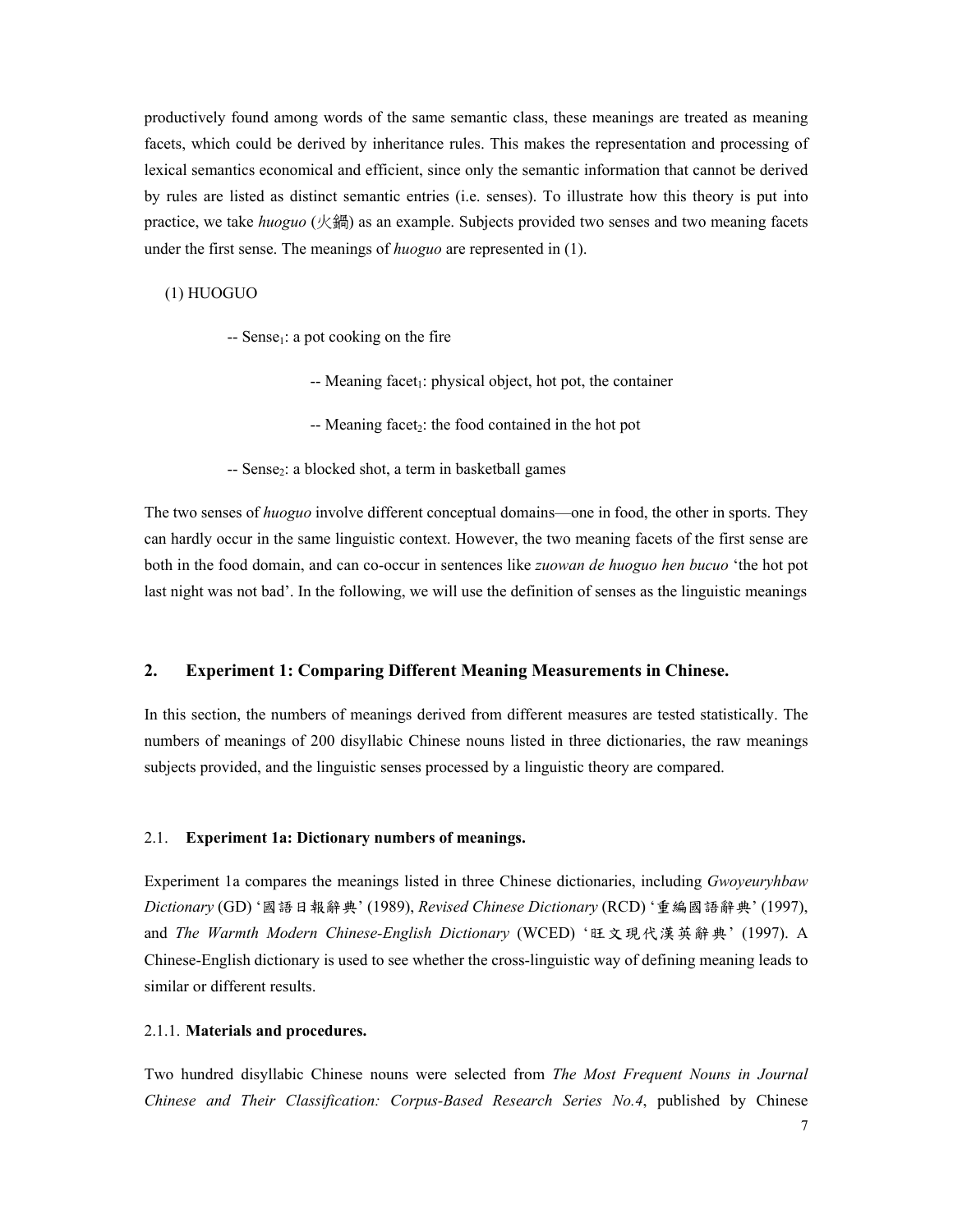Knowledge Information Processing Group (CKIP, 1993). These nouns were selected with an eye to including 100 potentially ambiguous nouns and 100 potentially unambiguous nouns.<sup>9</sup> These 200 words were checked for their number of meanings listed in the three dictionaries. The experimenter did not make any subjective judgments; the calculation of meanings was completely based on the numbers enumerated in the dictionaries.

## 2.1.2. **Results.**

l

Not all the items were found in all dictionaries. Forty-nine of the items were missing in GD, 9 in RCD, and 23 in WCED. The whole list of the stimulus items and the number of meanings in the dictionaries are given in the first four columns of Appendix 1. Paired-samples *t*-tests show that the number of meanings listed in these three dictionaries are significantly different from one another at the level of 0.01 (GD-RCD: *t* (150) = -5.46, RCD-WCED: *t* (176) = 8.33, GD-WCED: *t* (141) = 3.68). Different dictionaries provide very different numbers of meanings for a list of words. Further investigation into the correlation among the dictionary meanings shows that these numbers of meanings listed in different dictionaries are significantly correlated ( $p < .01$ ). The correlation is at least above 0.38. Table 1 gives the correlation matrix among the dictionary numbers of meanings.

#### [Table 1 about here]

The results suggest that different dictionaries produce different numbers of meanings for the same words, even though relatively speaking, the words with more meanings in one dictionary also have more meanings in another.

#### 2.2. **Experiment 1b: Semantic intuition and linguistic senses.**

This experiment collected meanings from subjects. With the meanings subjects provided, we came up with three types of meanings—subjects' raw numbers of meanings (i.e. semantic intuition), average numbers of linguistic senses, and total numbers of linguistic senses. Subjects' raw numbers of meanings is the average number of meanings each subject provided for each word. These raw numbers of meanings represent language users' intuition about what the meanings of a word are. As outlined in Section 1, subjects' average and total numbers of linguistic senses are the meanings generated by subjects and then analyzed by the definition of linguistic senses. The results will further be compared with the dictionary meanings in Experiment 1a.

<sup>&</sup>lt;sup>9</sup> The inclusion of approximately half ambiguous and half unambiguous nouns was due to further use of these data in on-line lexical decision experiments. Those experiments were designed to examine effect of ambiguity advantage, semantic relatedness, and relative meaning frequency. For details, refer to Lin (1999) and Lin and Ahrens (2000).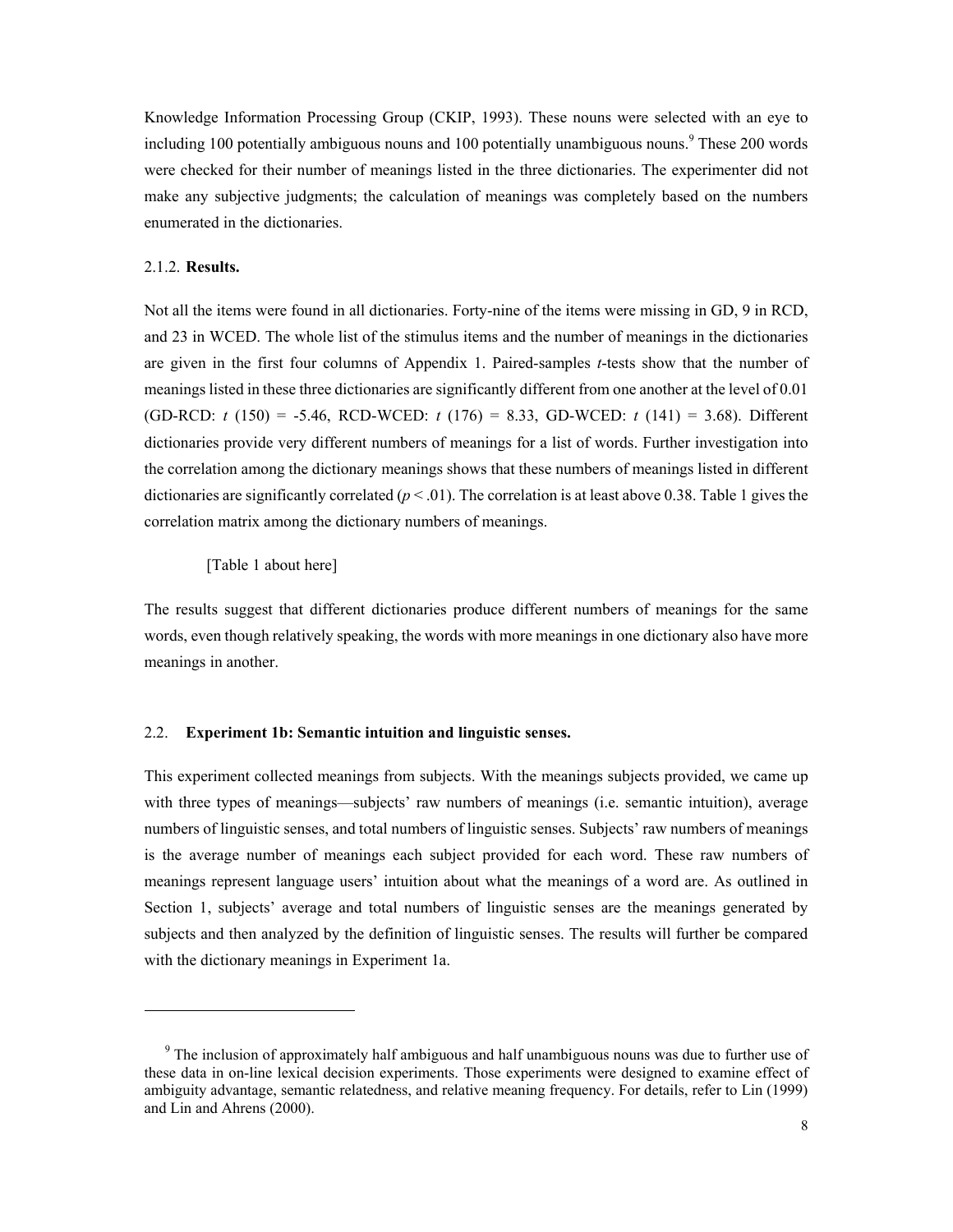#### 2.2.1. **Subjects.**

Two hundred undergraduates (126 females, 74 males) from National Chengchi University participated in the meaning generation task. All the subjects were native speakers of Mandarin who were exposed to both and only Mandarin and Taiwan Southern Min before the age of seven. All of the subjects rated their general proficiency of Mandarin above 5 in a 7-point scale.

## 2.2.2. **Materials and procedures.**

The stimulus items are the same as the two hundred disyllabic Chinese nouns used in Experiment 1a. These items were randomly assigned to ten booklets. Each item list in each booklet was organized in two random orders. Subjects were randomly given a booklet containing a set of instructions, a list of 20 words, and answer sheets. They were asked to write down all the meanings they could think of for each word with no time limit. They were instructed to use the word in a sentence, and define the word as they had used it in the sentence. Subjects took approximately 30 minutes to complete the booklet. Twenty subjects provided meanings for each word. At the end of each booklet, a sheet required the subjects to review the meanings they provided for each word. This helped ensure that subjects had responded to each item, and offered them a second chance to think over the meanings they provided. The experimenter calculated the average numbers of meanings based on the numbers of meanings each subject wrote on the review sheet for each word, and from this derives subjects' intuitive raw numbers of meanings.

The numbers of linguistic senses required the decision of experimenters. Two experimenters independently decided the numbers of different senses each subject provided for each word based on the definition in Ahrens et al. (1998). Then they together went through the items on which their analyses differed, and made a decision that both agreed upon. The average numbers of senses is calculated by averaging the numbers of distinct senses each subject provided for each item. The total numbers of senses are the numbers of distinct senses among all the meanings that all subjects generated for each word.

# 2.2.3. **Results.**

Twenty subjects provided meanings for each of the 200 words. To avoid idiosyncratic responses, only senses provided by more than 15% of the subjects were included. The data obtained are listed in Appendix 1. Subjects' raw numbers of meanings are given in the fifth column; average numbers of senses, the sixth; total numbers of senses, the seventh column. The numbers of meanings using different measures are compared, including dictionary meanings, subjects' raw numbers of meanings, subjects' average and total numbers of linguistic senses.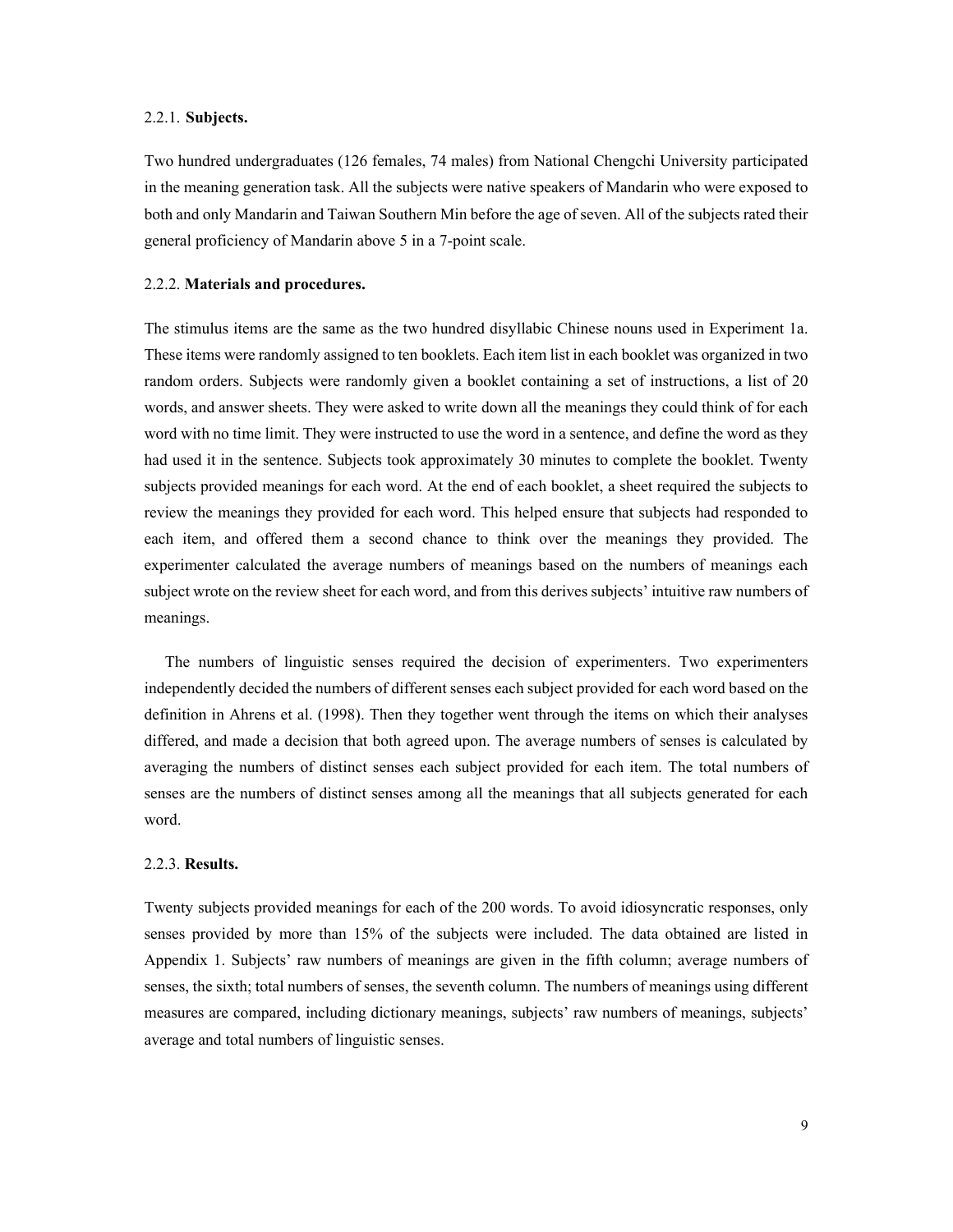Paired-samples *t*-tests suggest that all but three pairs are significantly different from one another  $(p < .01)$ . Table 2 gives the *p* values and degrees of freedom for each pair. The three pairs of meaning measures that do not differ from one another are: RCD and the total numbers of senses  $(p = .359)$ , GD and subjects' raw numbers of meanings ( $p = .164$ ), and WCED and subjects' average numbers of senses  $(p = .143)$ . Most of the measures differ from one another, which demonstrates that different measures often brings forth considerably different results.

#### [Table 2 about here]

Different as most of the measures are from one another, further examination of the correlations among them show that all the measures are significantly correlated  $(p < .01)$ . Table 3 shows the correlations among these measures. Dictionaries vary in the enumeration of word meanings. The correlations between dictionary numbers of meanings and all other meaning measures vary from .738 to .461. The numbers of meanings in the RCD are relatively better correlated with subjects' responses than WCED. RCD thus seems to be a dictionary that is closer to subjects' semantic knowledge. The *t*-tests also showed no significant difference between RCD and the total numbers of linguistic senses (*p*  $= .359$ ).

#### [Table 3 about here]

In summary, we find that the different measurements of the numbers of meanings among Chinese nominals produce significantly different numbers of meanings. These numbers are, however, significantly correlated at a relative number-of-meaning scale. That is, words with many meanings have greater numbers of meanings in all measurements. In section 3, we will examine if such patterns can be found when measuring numbers of meanings among English words.

## **3. Experiment 2: Comparing different meaning measurements in English.**

Are the results of experiment 1 to be found in linguistic data other than those of Chinese? To investigate the different measures cross-linguistically, we conducted a similar experiment on English data, using definitions listed in two English dictionaries and the data collected by Azuma and Van Orden (1997).

#### 3.1. **Subjects, materials, and procedures.**

Azuma and Van Orden (1997) collected meanings from one hundred introductory psychology students at Arizona State University, who were all native speakers of English. Twenty participants provided meanings for each word. Sixty-nine English words were taken from the stimulus items used in the experiments of Azuma and Van Orden (1997). These words were checked for the numbers of lexical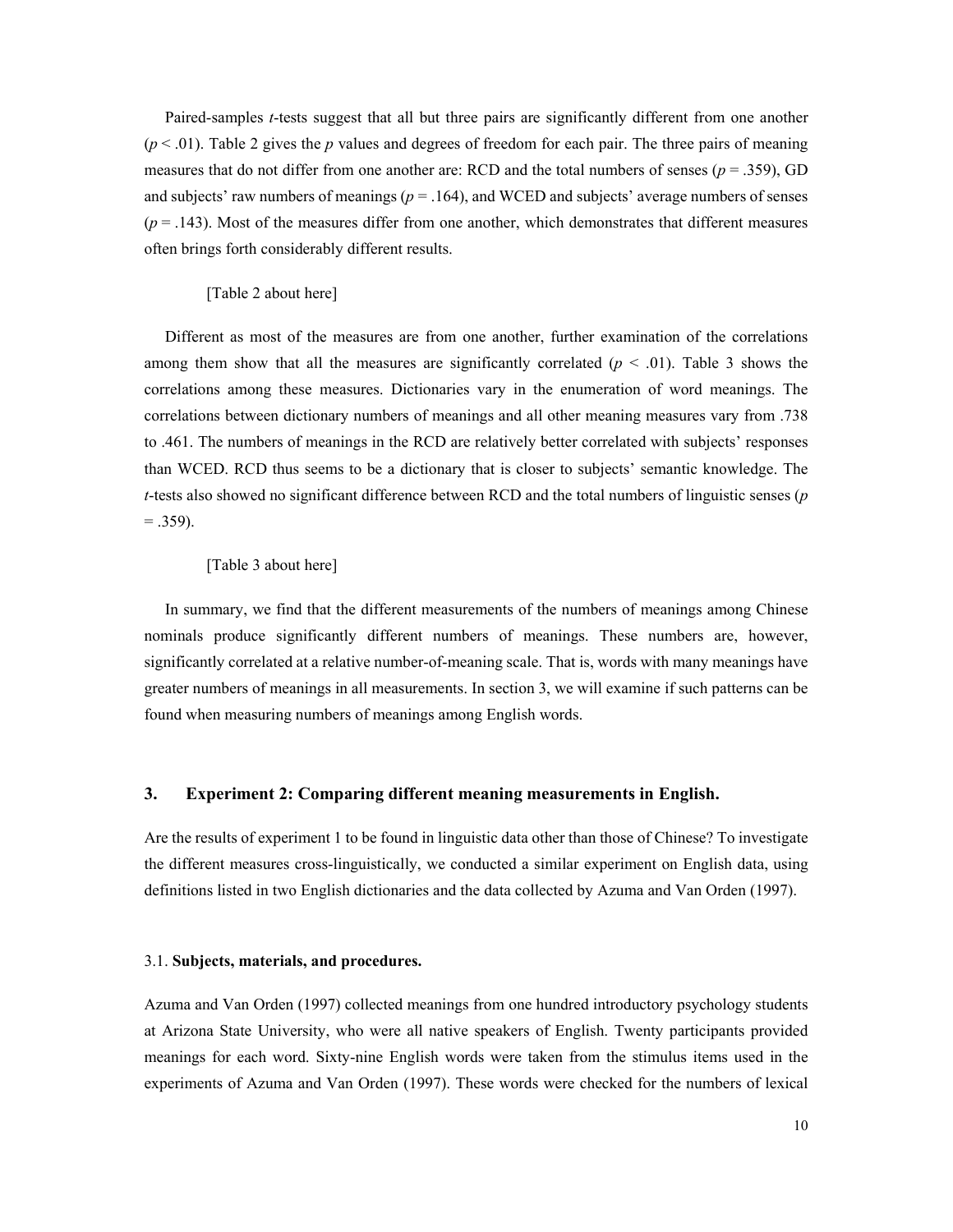entries in the third edition of *American Heritage Dictionary of the English Language* (1992), and for the numbers of lexical entries and the numbers of semantic entries in *Webster's Third New International Dictionary of the English Language, Unabridged* (1981). In addition to dictionary meanings, we compared subjects' raw, average, and total numbers of meanings.10 The average and total meanings were derived by matching subjects' meanings with the definitions in *Webster's New World Dictionary* (1980). Those not found in the dictionary were not included. The full list of English data and numbers of meanings is given in Appendix 2. These data represent the dictionary meanings, subjects' raw intuition, and subjects' meanings matched with dictionary meanings.

#### 3.2. **Results.**

All the measurements are significantly different from one another except the numbers of lexical entries listed in *Webster's Third New International Dictionary of the English Language* and subjects' total numbers of meanings ( $p < .001$ ). This finding is similar to the results found for the Chinese data. Table 4 gives the matrix of paired-samples *t*-tests.

## [Table 4 about here]

Though different measures render rather different results, most of the numbers of meanings are correlated to one another. Table 5 shows that except meanings found in *American Heritage Dictionary*, all other meaning measurements are significantly correlated with one another. The numbers of semantic entries in the unabridged *Webster's Third New International Dictionary of the English Language* showed highest correlations with the numbers of meanings provided by language users. They also correlated with the numbers of lexical entries found in the same dictionary, which suggest that when a word is associated with more lexical entries it is also more likely to be associated with more semantic entries. The numbers of meanings (raw, average, and total) provided by subjects are most highly correlated to one another.

#### [Table 5 about here]

 $\overline{a}$ 

These results suggest that choosing different English dictionaries for reference may also lead to very different results. The unabridged version of Webster's Dictionary showed more resemblance with the data provided by participants; however, a more recently-published and learner-oriented abridged dictionary like the American Heritage showed less comparable similarity with both the unabridged dictionary and meanings provided by subjects.

 $10$  Tamiko Azuma provided us with the raw, average, and total numbers of meanings of the English data, part of which were published in Azuma (1996) and Azuma and Van Orden (1997).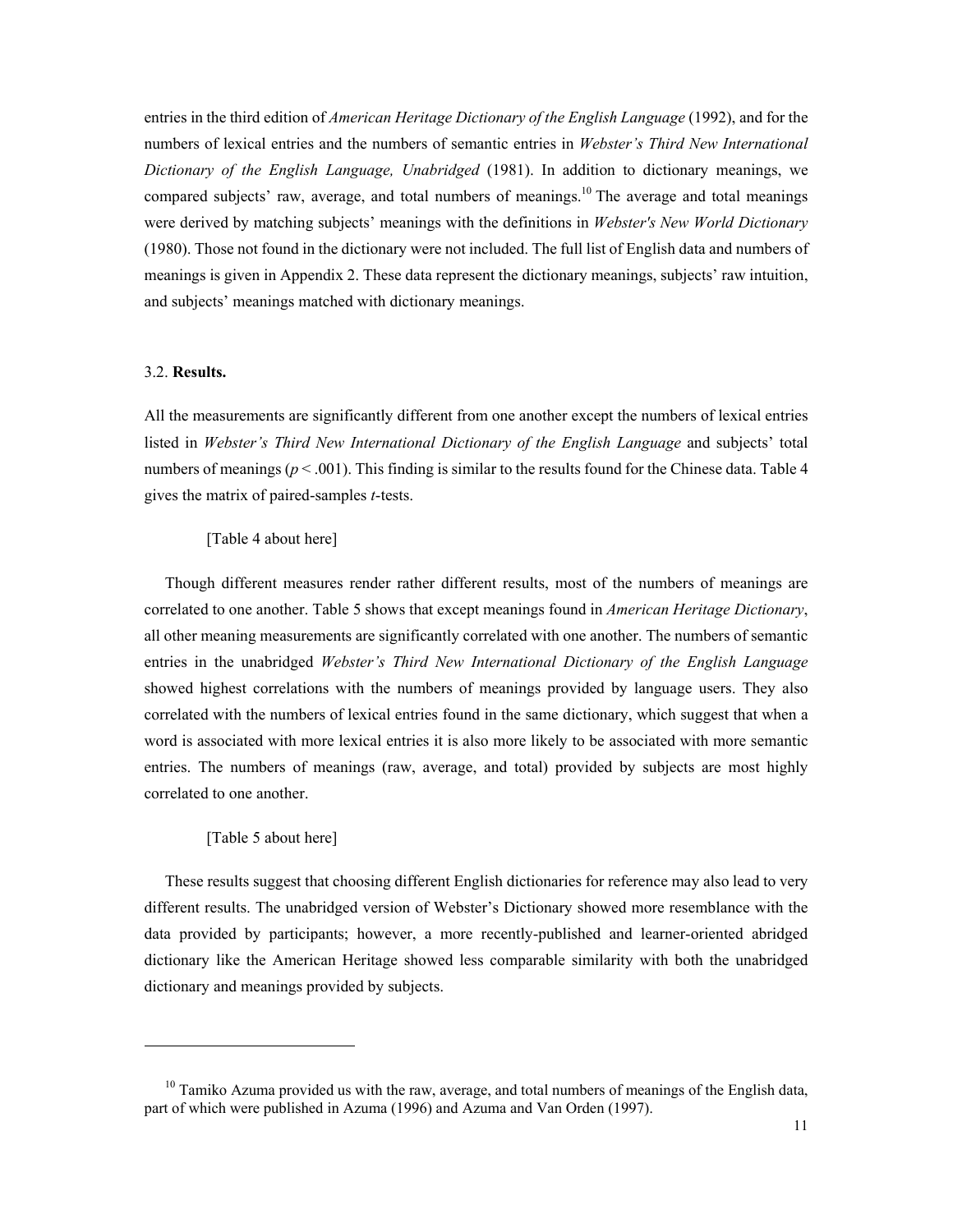## **4. General discussion.**

In Experiment 1, we examined the relationship among dictionary meanings, linguistic senses, and participants' semantic intuition for Chinese disyllabic words. Most of these different measures of word meanings led to significantly different numbers of meanings for the same set of words. Therefore, without considering the fundamental differences among these different methods, researchers who randomly selected a dictionary or any method to measure word meanings may obtain rather different results, which are not suitable for comparison. The significant correlations, however, indicate that even though these measures are very different from one another, they derive quite consistent results at a relative scale. Words with more meanings according to one way of calculation also have relatively more meanings in another. Namely, different measures of a word's numbers of meanings reflect quite similar patterns, though qualitatively these meanings may be very different in content. The reason for such high correlations among these different methods is that the materials being delimited by these different methods are roughly the same across the board. An ambiguous word like *mean*, which has three meanings listed in *American Heritage Dictionary*, has nine meanings listed in *Webster's*. A less ambiguous word like *chest* has only one meaning in *American Heritage Dictionary* and only two in *Webster's*. Whatever the method is, a highly ambiguous word that has many meanings is listed with more meanings. A less ambiguous word likewise has fewer meanings listed in any dictionary. However, these different methods do produce different numbers of meanings, depending on what is taken as a distinct meaning. Subjects' meanings are most highly correlated to one another because they are from the same source—meanings provided by language users; dictionary meanings, however, differ from the senses entailed by current users for reasons that have been addressed in section 1.

The correlations between numbers of senses and subjects' raw numbers of meanings ( $r = 0.949$ ) and 0.793) suggest that language users are rather conscious of *senses* as a salient semantic level. It is noteworthy that the scales of meaning estimations are different using different measures. The numbers of dictionary meanings are generally higher than the average numbers of linguistic senses. That is, dictionaries cut meanings of the same lexical items into smaller pieces and include many that are not in a speaker's active semantic consciousness. Figure 1 illustrates this point. Using different measures is like using different scales to cut pieces of paper of different lengths. The smaller the scale, the more pieces we get. Though the same paper might be cut into different numbers of pieces by different scales, the longer paper (words with more meanings) is generally cut into more pieces than the shorter one (words with fewer meanings).

## [Figure 1 about here]

The English data show a similar trend. Certain dictionary meanings (such as those in *American Heritage Dictionary*) show less resemblance with the results of other measures, while meanings obtained from subjects show higher correlations to one another. Depending on lexical or semantic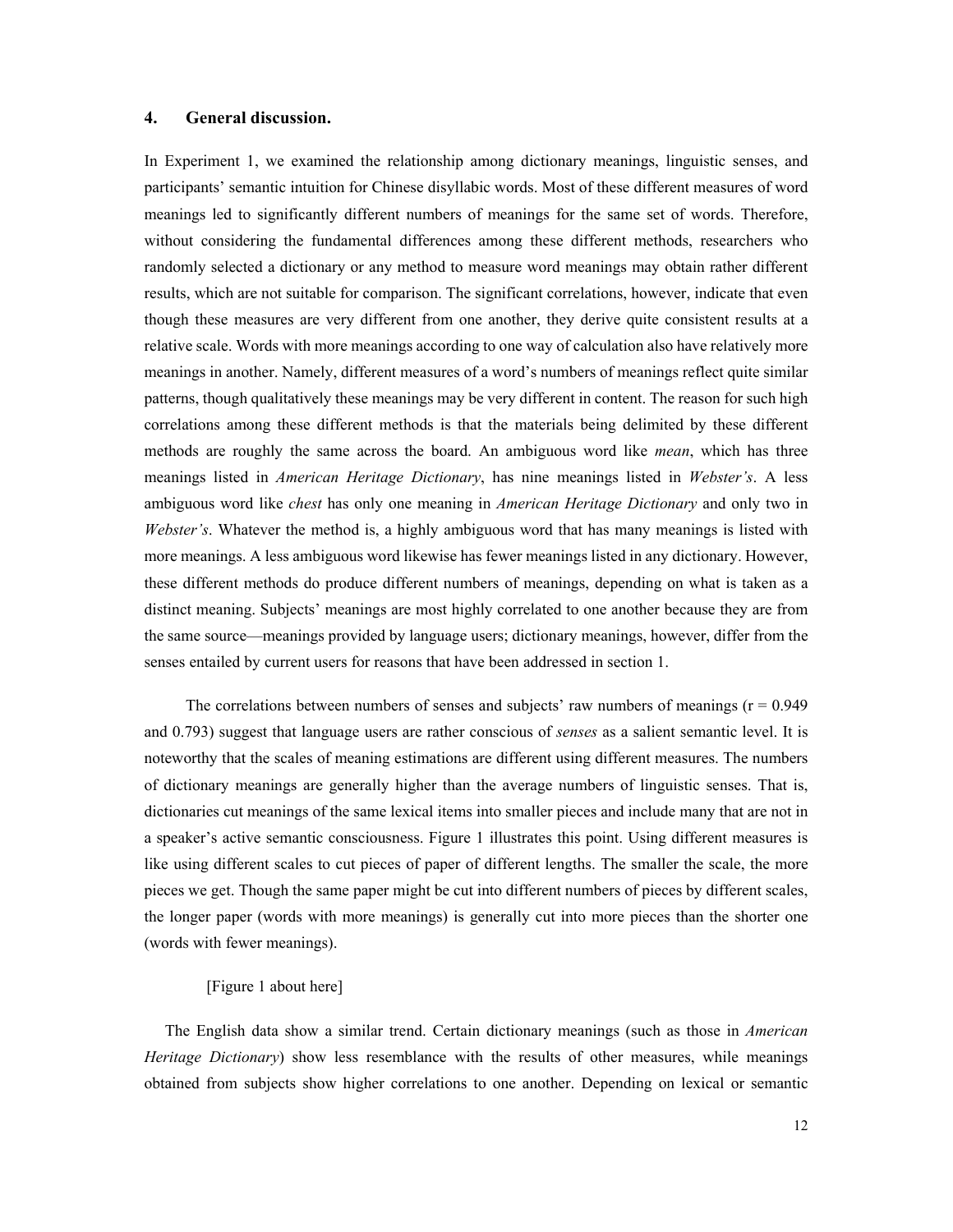entries in the dictionaries also brings about very different results. The numbers of semantic entries are more correlated with subjects' meanings than lexical entries.

Overall, the results suggest that there is a distinction between dictionary meanings and the meanings obtained from subjects. They differ not only in the way of meaning calculation but also with regard to the content. Content-wise, meanings fluctuate in the history of a language. Some meanings in the dictionary are no longer in use, while language users are constantly developing novel uses of existing words. A closer look at the meanings listed in different dictionaries and those generated by language users gives us insight on how similar and different they are. This also illustrates semantic changes in short-term language history. For example, the word *danwei* (單位) has three meanings in both subjects' total number of senses and in the dictionary RCD. The three senses given by the subjects are (1) the basic unit for calculation, (2) an official unit or department in an institution, and (3) a single seat. The dictionary listed the first two meanings; the third meaning was not 'a single seat, but 'the seats for monks'—a meaning rarely used anymore. The word *menkan* (門檻) also has three dictionary meanings—(1) a piece of wood or stone placed beneath a door, a doorsill, (2) method or means of doing something, and (3) the capability of finding a method, among which only the first one was given by the subjects. Subjects provided yet a second sense not found in the dictionary--'the minimum, the lowest bounds permitted', which is a metaphorical extension of the first sense. Examples like these illustrate the change of lexical meanings in progress. What used to be important meanings were included in dictionaries edited some time ago. These meanings may no longer be available to language users today. The current semantic knowledge of a word may differ both in content and in frequency from dictionary meanings. This is especially important to researchers interested in psychosemantic research. Meanings should be extracted from real language users if our goal is to access the current semantic competence of the subjects.

An additional supporting evidence for the use of linguistic senses comes from our experiments on ambiguity advantage (Lin 1999, Lin & Ahrens 2000). We ran lexical decision tasks (in which participants were instructed to decide if the stimuli they saw were words or non-words) using the same set of Chinese data in this research. In three experiments differing in the timing of stimuli presentation, we consistently found the effect of ambiguity advantage—words with many linguistic senses are recognized faster than words with only one sense. Factors such as sense frequency and sense relatedness were controlled for. This suggests that senses as defined by our linguistic theory are psychologically valid, since the time subjects take to access a word is sensitive to the number of senses that a word has. The results converge with our finding that subjects' raw numbers of meanings and the linguistic senses are highly correlated.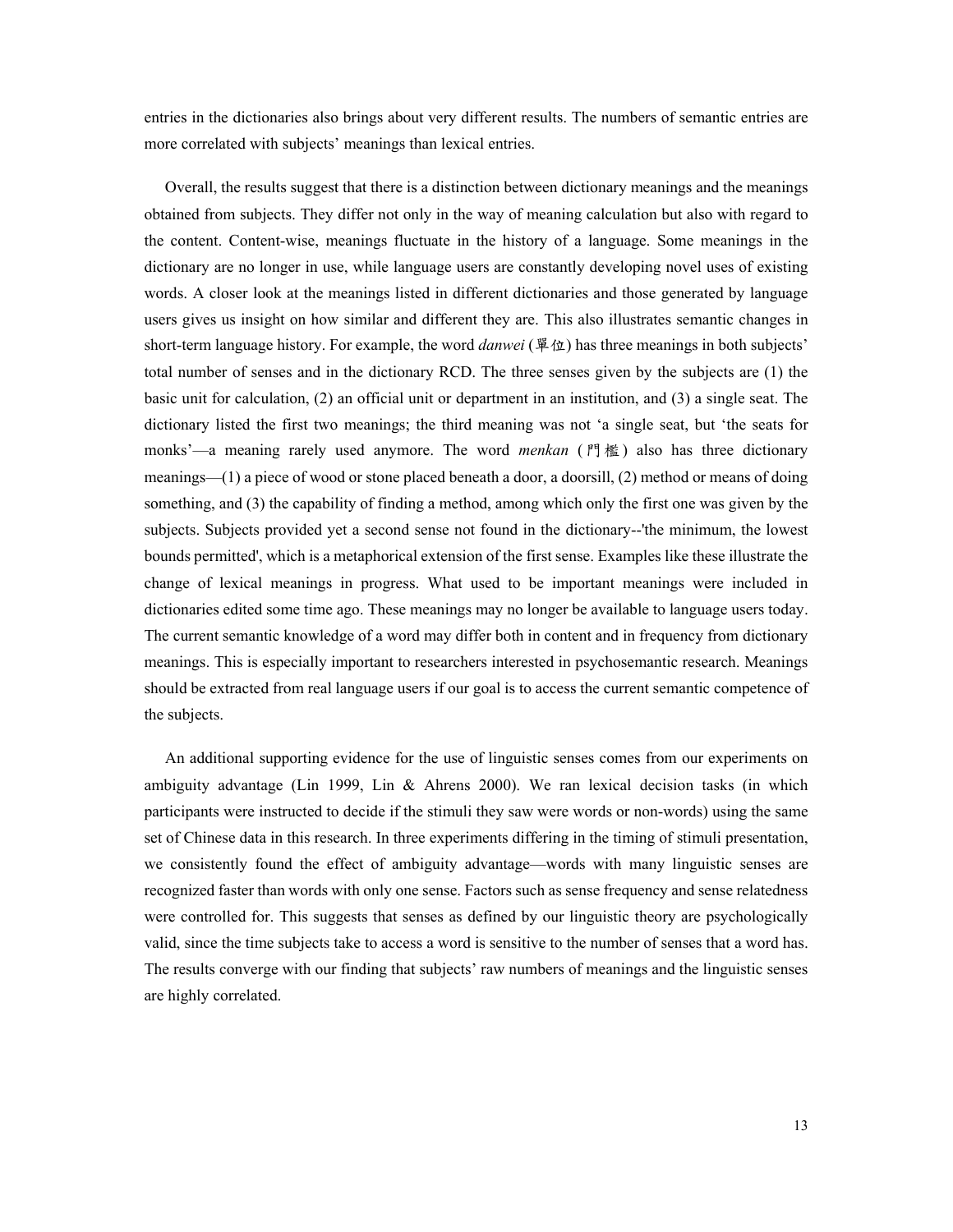# **References**

- AHRENS, KATHLEEN, CHANG, LILI, CHEN, K. and HUANG, CHUREN. 1998. Meaning representation and meaning instantiation for Chinese nominals. Computational Linguistics and Chinese Language Processing, 3.45-60.
- AZUMA, T. 1996. Familiarity and relatedness of word meanings: Ratings for 110 homographs. Behavior Research Methods, Instruments and Computers, 28.109-24.
- AZUMA, T. and VAN ORDEN, G. C. 1997. Why safe is better than fast: The relatedness of a word's meanings affects lexical decision times. Journal of Memory and Language, 36.484-504.
- BOROWSKY, R. and MASSON, M. E. 1996. Semantic ambiguity effects in word identification. Journal of Experimental Psychology: Learning, Memory, and Cognition, 22.63-85.
- BRITTEN, B. K. 1978. Lexical ambiguity of words used in English text. Behavior Research Methods and Instrumentation, 10.1-7.
- CHINESE KNOWLEDGE INFORMATION PROCESSING GROUP. 1993. The Most Frequent Nouns in Journal Chinese and Their Classification: Corpus-Based Research. Taipei: Institute of Information Science, Academia Sinica
- FORSTER, K. I. and BEDNALL, E. S. 1976. Terminating and exhaustive search in lexical access. Memory and Cognition, 4.53-61.
- GERNSBACHER, M. A. 1984. Resolving 20 years of inconsistent interactions between lexical familiarity and orthography, concreteness and polysemy. Journal of Experimental Psychology: General, 113.256-81.
- GOVE, PHILIP BABCOCK (ed.) 1976. Webster's Third New International Dictionary, Unabridged. Springfield, MA: Merriam-Webster Inc.
- --- (ed.) 1981. Webster's Third New International Dictionary of the English Language, Unabridged. Springfield, MA: Merriam-Webster Inc.
- GWOYEURYHBAW GROUP (ed.) 1989. Gwoyeuryhbaw Dictionary. Taipei: Gwoyeuryhbaw Press.
- HINO, Y. and LUPKER, S. J. 1996. Effects of polysemy in lexical decision and naming: An alternative to lexical access accounts. Journal of Experimental Psychology: Human Perception and Performance, 22.1331-56.
- HUANG, SHUANFAN. 1994. Chinese as a metonymic language. In Honor of William S.-Y. Wang: Interdisciplinary Studies of Language and Language Change, ed. by Matthew Chen and Ovid J. L. Tzeng, 223-52. Taipei: Pyramid Press.
- HUE, C-W., YEN, N-S., JUST, M. A. and CARPENTER, P. A. 1994. Studies of homographs in Chinese. Advances in the Study of Chinese Language Processing, Volume 1, ed. by H. W. Chang, J. T. Huang,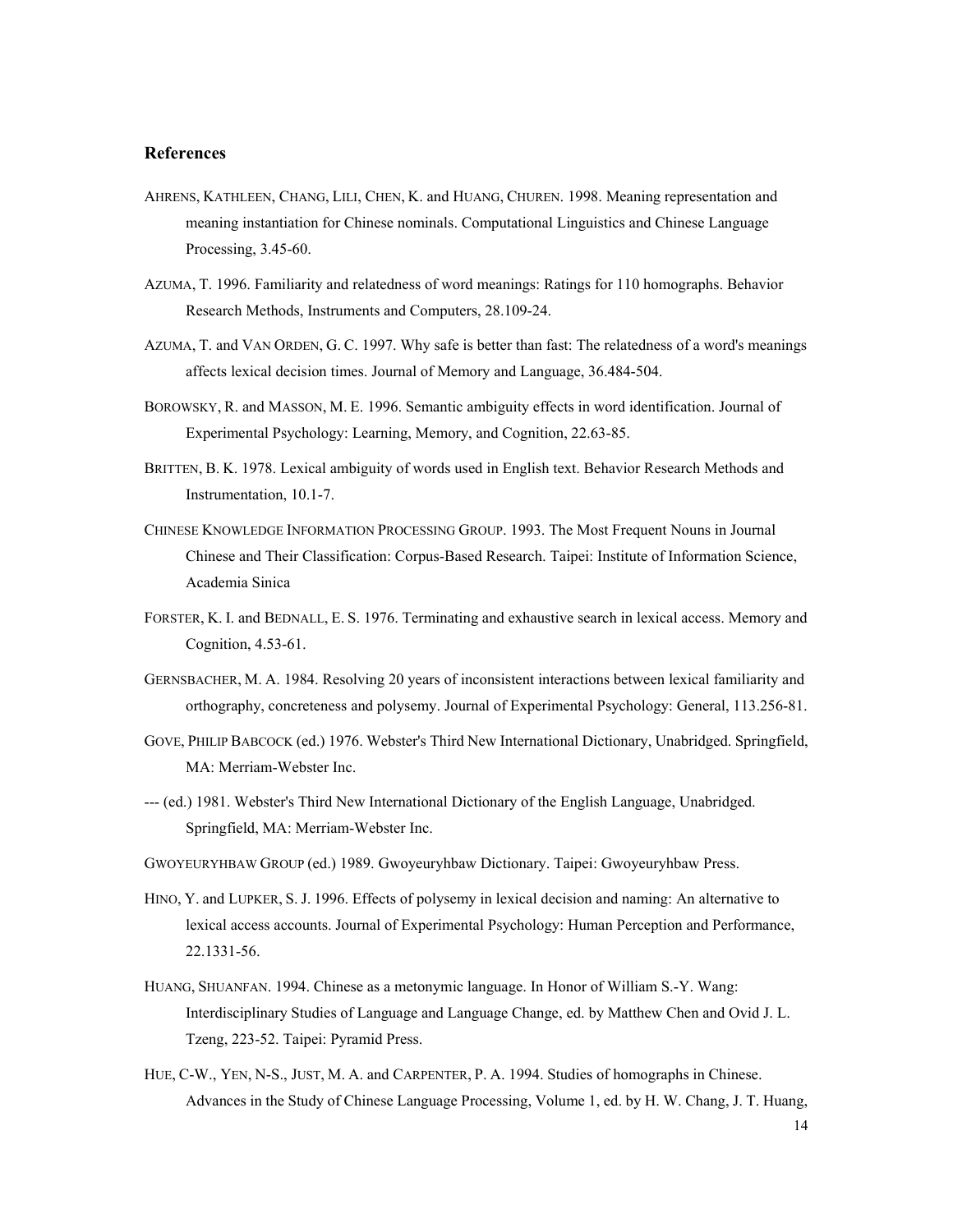C-W. Hue and Ovid J. L. Tzeng, 375-81. Taipei: Department of Psychology, National Taiwan University.

- JASTRZEMBSKI,J. E. 1981. Multiple meanings, number of related meanings, frequency of occurrence, and the lexicon. Cognitive Psychology, 13.278-305.
- JASTRZEMBSKI,J. E. and STANNERS, R. F. 1975. Multiple word meanings and lexical search speed. Journal of Verbal Learning and Verbal Behavior, 14.534-537.
- JOORDENS, S. and BESNER, D. 1994. When banking on money is not (yet) money in the bank: Explorations in connectionist modeling. Journal of Experimental Psychology: Learning, Memory, and Cognition, 20.1051-62.
- KELLAS, G., FERRARO, F. R. and SIMPSON, G. B. 1988. Lexical ambiguity and the time-course of attentional allocation in word recognition. Journal of Experimental Psychology: Human Perception and Performance, 14.601-09.
- LI, DIAN-KUI (ed.) 1997. Revised Chinese Dictionary [Computerized CD-ROM Version]. Taipei: Ministry of Education, ROC.
- LIN, CHIENJER CHARLES. 1999. Multiple Senses of Mandarin Chinese Nominals: Implications for Lexical Access, Graduate Program in Linguistics, National Chengchi University.
- LIN, CHIENJER CHARLES and AHRENS, KATHLEEN. 2000. Calculating the number of senses: Implications for ambiguity advantage effect during lexical access. Proceedings of the Seventh International Symposium of Chinese Languages and Linguistics (IsCLL-7). 141-155. National Chung-Cheng University, Jiayi.
- MILLIS, M. L. and BUTTON, S. B. 1989. The effect of polysemy on lexical decision time: Now you see it, now you don't. Memory and Cognition, 17.141-47.
- ONIFER, W. and SWINNEY, DAVID. 1981. Accessing lexical ambiguities during sentence comprehension: Effects of frequency-of-meaning and contextual bias. Memory and Cognition, 9.225-36.
- PARKS, R., RAY,J. and BLAND, S. 1998. Wordsmyth English Dictionary-Thesaurus. [ONLINE]. (available at http://www.wordsmyth.net/) Accessed February 1, 1999. University of Chicago
- PICKETT, JOSEPH P. (ed.) 1992. The American Heritage Dictionary of the English Language. Boston: Houghton Mifflin Company.
- RODD, JENNIFER, GASKELL, GARETH and MARSLEN-WILSON, WILLIAM. 2002. Making sense of semantic ambiguity: Semantic competition in lexical access. Journal of Memory and Language, 46.245-66.
- RUBENSTEIN, H., GARFIELD, L. and MILLIKAN, J. A. 1970. Homographic entries in the internal lexicon. Journal of Verbal Learning and Verbal Behavior, 9.487-94.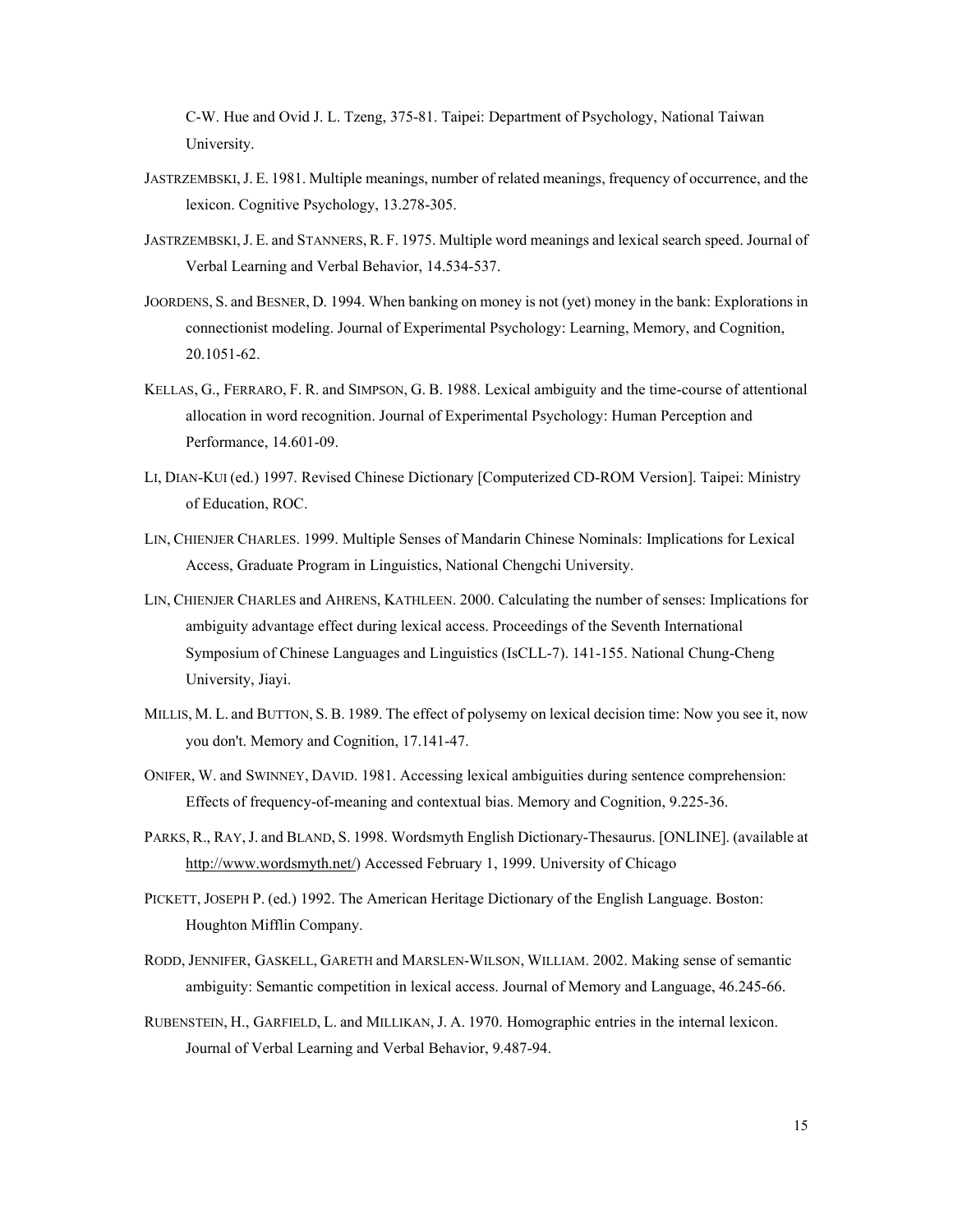- RUBENSTEIN, H., LEWIS, S. S. and RUBENSTEIN, M. A. 1971. Homographic entries in the internal lexicon: Effects of systematicity and relative frequency of meanings. Journal of Verbal Learning and Verbal Behavior, 10.57-62.
- SHANNON, SCOTT (ed.) 1980. Webster's New World Dictionary. New York: Simon & Schuster.
- STEIN, J. (ed.) 1967. Random House Dictionary of the English Language, Unabridged. New York: Random House.
- TRAUGOTT, ELIZABETH CLOSS and DASHER, RICHARD B. 2001. Regularity in Semantic Change. Cambridge, UK: Cambridge University Press.
- WARMTH PRESS GROUP (ed.) 1997. The Warmth Modern Chinese-English Dictionary. Taipei: The Warmth Press.

## **Table and Figure Captions**

Table 1. Correlation matrix among the dictionary numbers of meanings.

Table 2. *P*-values, *t*-values, and degrees of freedom among different measures of number of meanings in Experiments 1a and 1b.

Table 3. Correlations among the different measures of numbers of meanings in Experiments 1a and 1b.

Table 4. *P*-values, *t*-values, and degrees of freedom among different measures of number of meanings in Experiment 2.

Table 5. Correlations of different measures of the English data in Experiment 2.

Figure 1. Meaning delimitation using different methods.

# **Appendix Titles**

Appendix 1. Numbers of meanings/senses of 200 Chinese nouns.

Appendix 2. English data of dictionary meanings, subjects' raw numbers of meanings, subjects' average numbers of meanings, and subjects' total numbers of meanings (part of the data could be found in Azuma & Van Orden 1997)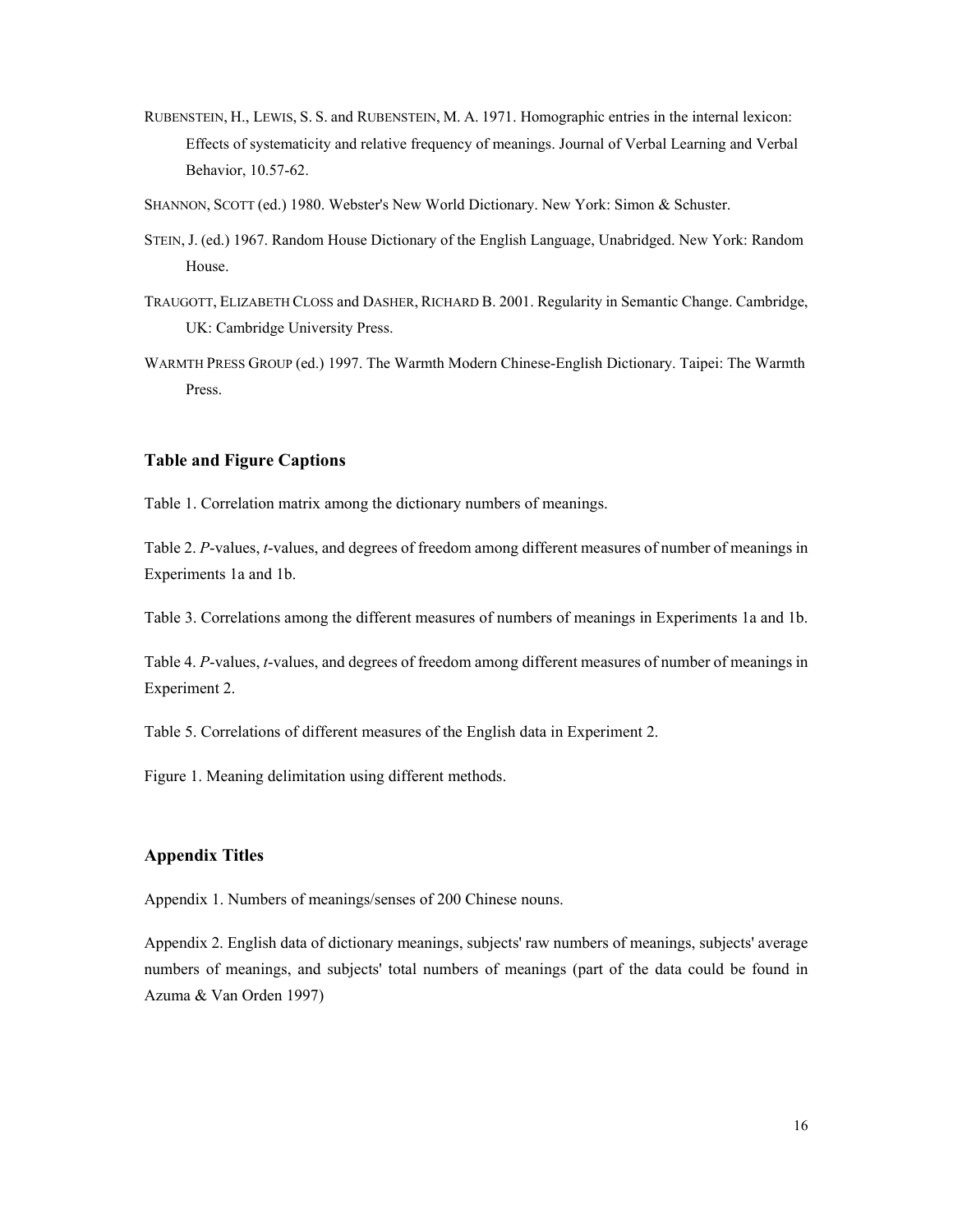Table 1. Correlation matrix among the dictionary numbers of meanings.

|            | ЭD       |        |       |
|------------|----------|--------|-------|
| ЭD         | 000.1    |        |       |
| <b>RCD</b> | $0.378*$ | .000   |       |
| WCEL       | $0.568*$ | በ 606* | 000.1 |
|            |          |        |       |

 $* p < .01$ 

Note. GD = *Gwoyeuryhbaw Dictionary* (1989) '國語日報辭典'; RCD = *Revised Chinese Dictionary* (1997) '重編國語辭典'; WCED = *The Warmth Modern Chinese-English Dictionary* (1997) '旺文現代 漢英辭典'

Table 2. *P*-values, *t*-values, and degrees of freedom among different measures of number of meanings in Experiments 1a and 1b.

|                             | GD<br>(國語日報辭<br>典)     | <b>RCD</b><br>(新編國語辭<br>典) | <b>WCED</b><br>(旺文漢音辭<br>典) | Ss' raw<br>meanings    | Ss' average<br>senses  | Ss' total<br>senses |
|-----------------------------|------------------------|----------------------------|-----------------------------|------------------------|------------------------|---------------------|
| GD                          |                        |                            |                             |                        |                        |                     |
| (國語日報辭                      |                        |                            |                             |                        |                        |                     |
| 典)                          |                        |                            |                             |                        |                        |                     |
| <b>RCD</b><br>(新編國語辭<br>典)  | $t(150)=-5.46$<br>**   |                            |                             |                        |                        |                     |
| <b>WCED</b><br>(旺文漢音辭<br>典) | $t(141)=3.68$<br>**    | $t(176)=8.33$<br>$**$      |                             |                        |                        |                     |
| Ss' raw<br>meanings         | $t(150)=1.40$          | $t(190)=5.61$<br>**        | $t(176)=3.77$<br>$***$      |                        |                        |                     |
| Ss' average<br>senses       | $t(150)=3.32$<br>*     | $t(190)=7.19$<br>$**$      | $t(176)=1.47$               | $t(199)=-10.90$<br>**  |                        |                     |
| Ss' total senses            | $t(150)=-3.65$<br>$**$ | $t(190)=0.92$              | $t(176)=7.72$<br>$***$      | $t(199) = -7.16$<br>** | $t(199)=-9.87$<br>$**$ |                     |

 $* p < .01$ 

\*\*  $p < .001$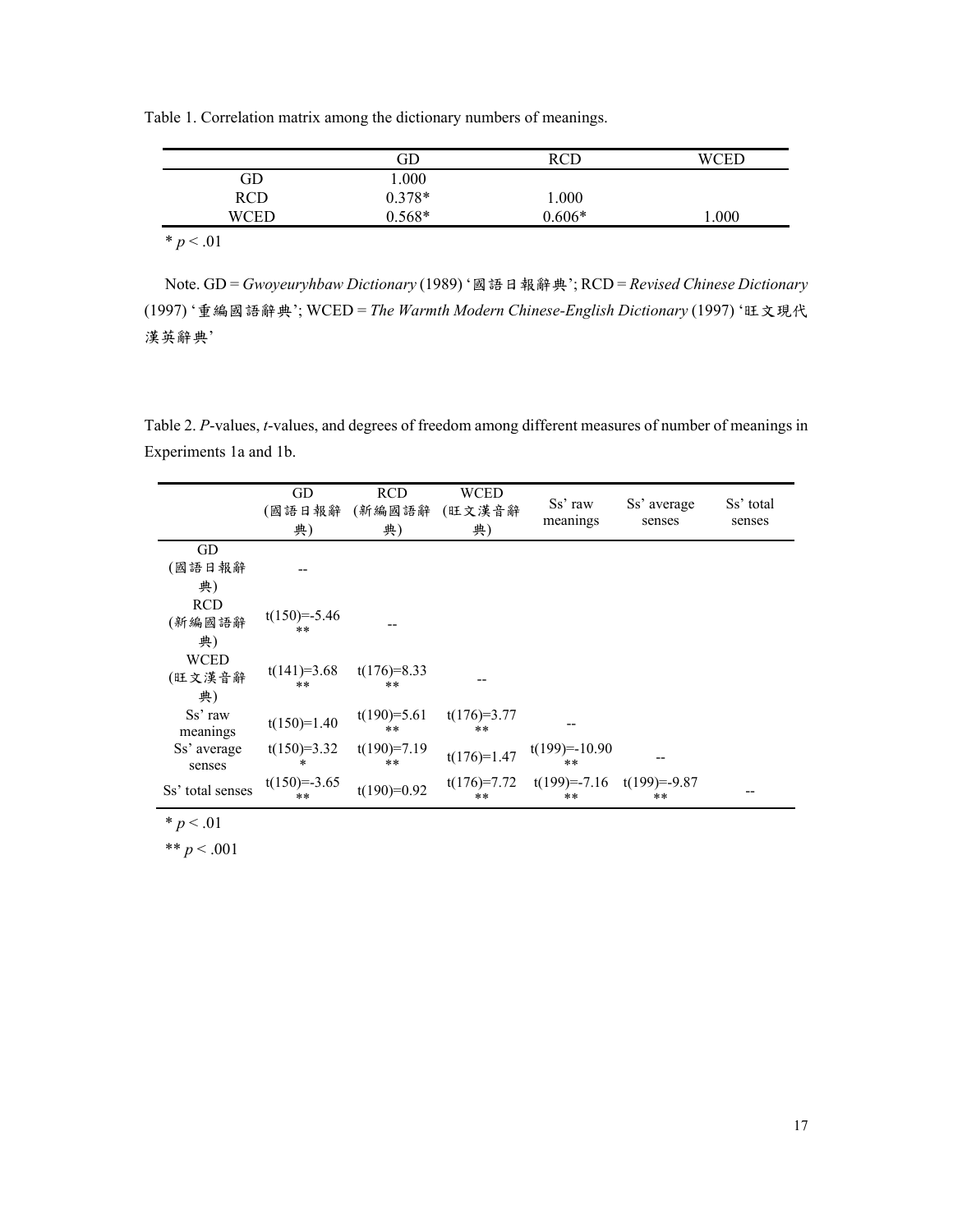|                     | GD<br>(國語日報辭<br>典) | <b>RCD</b><br>(新編國語辭<br>典) | <b>WCED</b><br>(旺文漢音辭<br>典) | Ss' raw<br>meanings | Ss' average<br>senses | Ss' total<br>senses |
|---------------------|--------------------|----------------------------|-----------------------------|---------------------|-----------------------|---------------------|
| GD                  |                    |                            |                             |                     |                       |                     |
| (國語日報辭              | 1.000              |                            |                             |                     |                       |                     |
| 典)                  |                    |                            |                             |                     |                       |                     |
| <b>RCD</b>          |                    |                            |                             |                     |                       |                     |
| (新編國語辭              | $0.738*$           | 1.000                      |                             |                     |                       |                     |
| 典)                  |                    |                            |                             |                     |                       |                     |
| <b>WCED</b>         |                    |                            |                             |                     |                       |                     |
| (旺文漢音辭              | $0.568*$           | $0.606*$                   | 1.000                       |                     |                       |                     |
| 典)                  |                    |                            |                             |                     |                       |                     |
| Ss' raw             | $0.645*$           | $0.674*$                   | $0.514*$                    | 1.000               |                       |                     |
| meanings            |                    |                            |                             |                     |                       |                     |
| Ss' average         | $0.634*$           | $0.665*$                   | $0.471*$                    | $0.949*$            | 1.000                 |                     |
| senses<br>Ss' total |                    |                            |                             |                     |                       |                     |
| senses              | $0.599*$           | $0.616*$                   | $0.461*$                    | $0.793*$            | $0.816*$              | 1.000               |

Table 3. Correlations among the different measures of numbers of meanings in Experiments 1a and 1b.

 $* p < .01$ 

Table 4. *P*-values, *t*-values, and degrees of freedom among different measures of number of meanings in Experiment 2.

|                         | American<br>Heritage | Webster's 1                 | Webster's 2         | Ss' raw<br>meanings  | Ss' average<br>meanings | Ss' total<br>meanings |
|-------------------------|----------------------|-----------------------------|---------------------|----------------------|-------------------------|-----------------------|
| American<br>Heritage    |                      |                             |                     |                      |                         |                       |
| Webster's 1             | $t(68)=-13.48$<br>** |                             |                     |                      |                         |                       |
| Webster's 2             | $t(68)=-12.10$<br>** | $t(68)=-11.11$<br>**        |                     |                      |                         |                       |
| Ss' raw<br>meanings     | $t(68)=-4.64$<br>**  | $t(68)=8.59$<br>**          | $t(68)=11.89$<br>** |                      |                         |                       |
| Ss' average<br>meanings | $t(68)=-4.48$<br>**  | $t(68)=8.67$<br>**          | $t(68)=-4.48$<br>** | $t(68)=4.54$<br>**   |                         |                       |
| Ss' total<br>meanings   | $t(68)=-10.69$<br>** | $t(68)=-1.73$<br>$p = .088$ | $t(68)=11.23$<br>** | $t(68)=-10.19$<br>** | $t(68)=-10.27$<br>**    |                       |

\*\*  $p < .001$ 

Note.

American Heritage = lexical entries in *The American Heritage Dictionary of the English Language* (1992)

Webster's 1 = lexical entries in *Webster's Third New International Dictionary of the English Language, Unabridged* (1981)

Webster's 2 = semantic entries in *Webster's Third New International Dictionary of the English Language, Unabridged* (1981)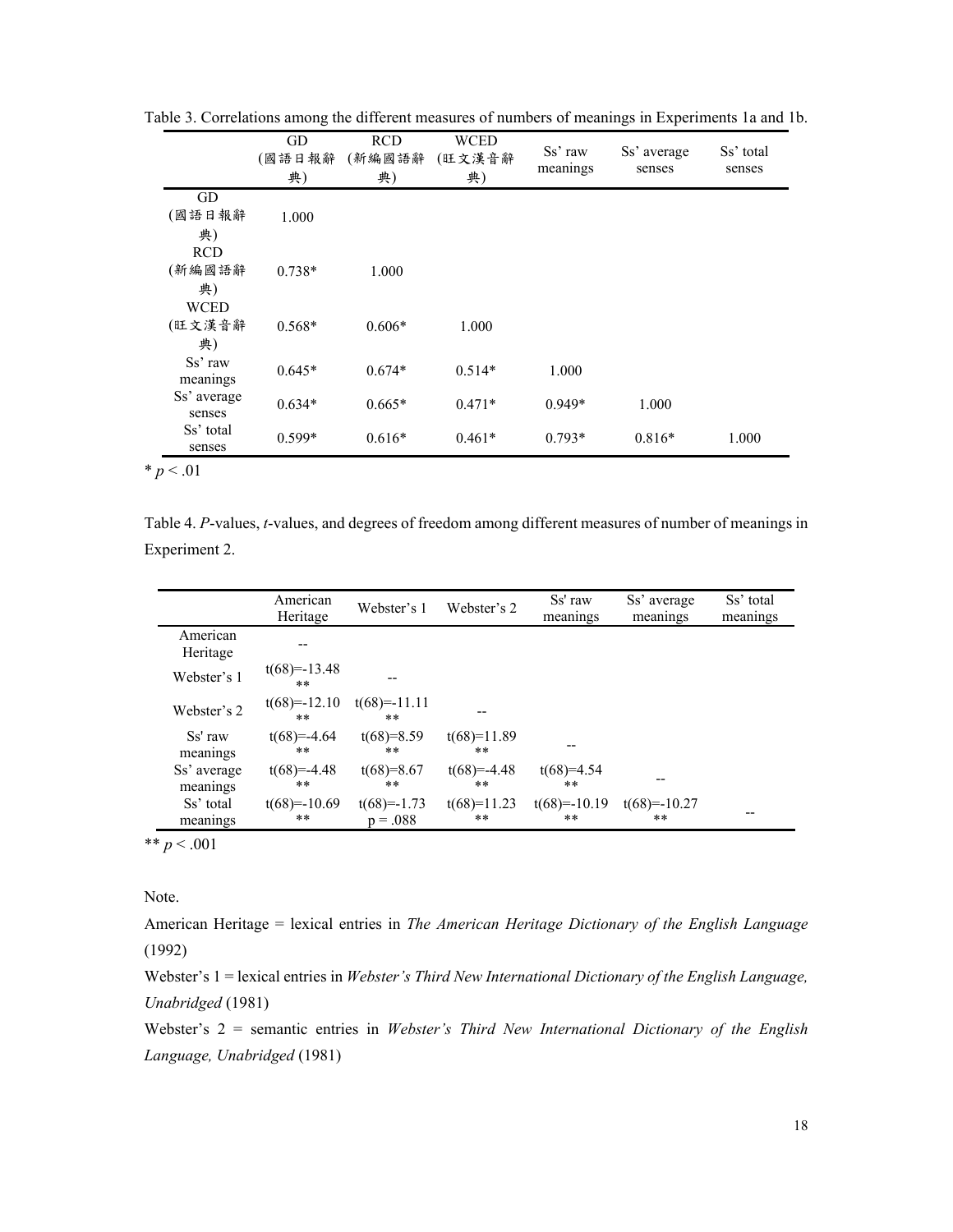|                         | American<br>Heritage | Webster's 1 | Webster's 2 | Ss' raw<br>meanings | Ss' average<br>meanings | Ss' total<br>meanings |
|-------------------------|----------------------|-------------|-------------|---------------------|-------------------------|-----------------------|
| American<br>Heritage    | 1.000                |             |             |                     |                         |                       |
| Webster's 1             | $0.719**$            | 1.000       |             |                     |                         |                       |
| Webster's 2             | 0.109                | $0.440**$   | 1.000       |                     |                         |                       |
| Ss' raw<br>meanings     | 0.043                | $0.266*$    | $0.461**$   | 1.000               |                         |                       |
| Ss' average<br>meanings | 0.042                | $0.272*$    | $0.459**$   | $0.997**$           | 1.000                   |                       |
| Ss' total<br>meanings   | 0.090                | $0.301*$    | $0.620**$   | $0.621**$           | $0.623**$               | 1.000                 |

Table 5. Correlations of different measures of the English data in Experiment 2.

 $* p < .05$  \*\*  $p < .01$ 

Figure 1.

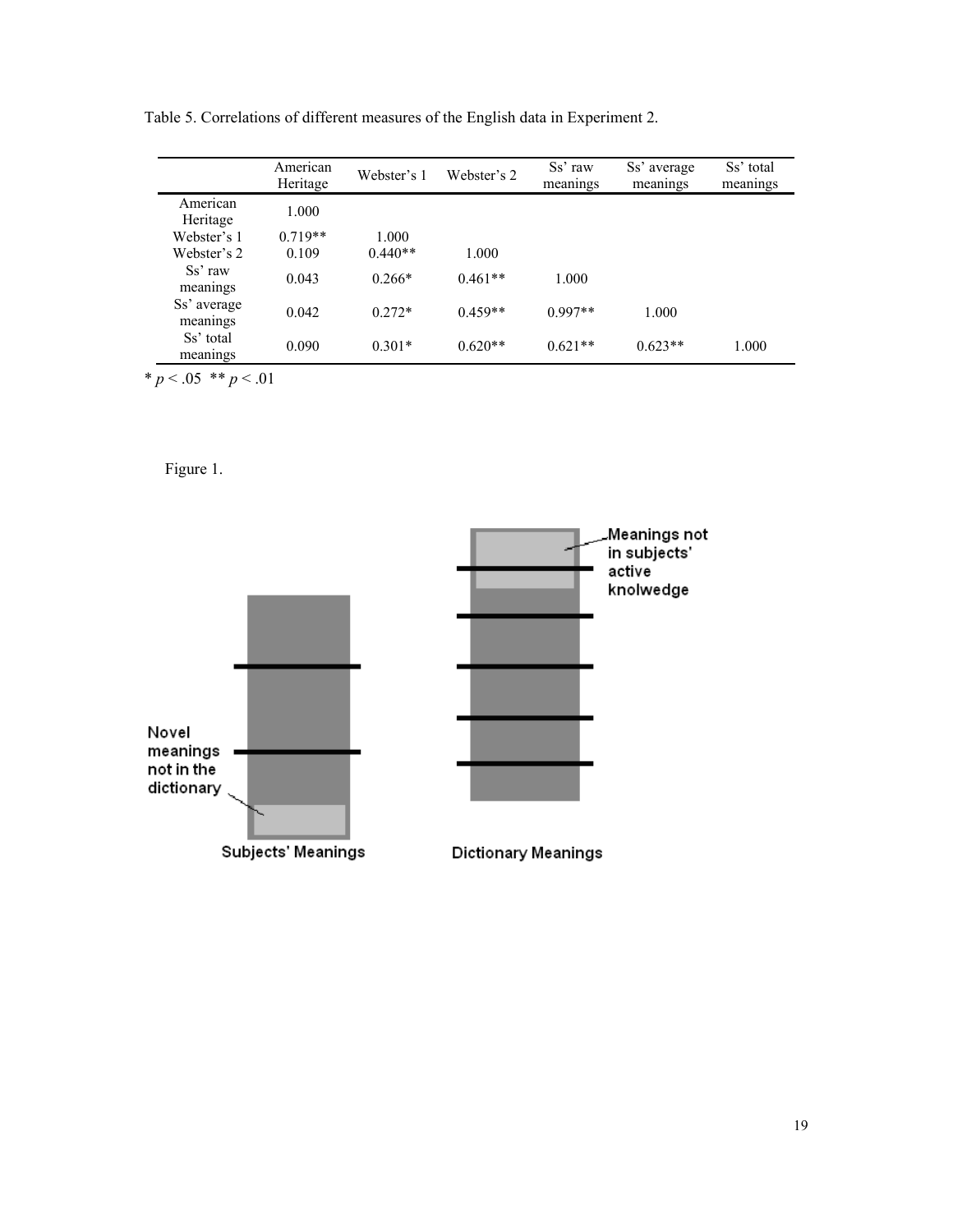|                       | Ss'<br>Linguistic                |                            |                          |                  |                |                                  |                      |                          | Linguistic                 |                |                  |                  |                |
|-----------------------|----------------------------------|----------------------------|--------------------------|------------------|----------------|----------------------------------|----------------------|--------------------------|----------------------------|----------------|------------------|------------------|----------------|
| Word                  |                                  | <b>Dictionary meanings</b> |                          | raw              | <b>Senses</b>  |                                  | Word                 |                          | <b>Dictionary meanings</b> |                | raw              | senses           |                |
|                       | <b>GD</b>                        | <b>RCD</b>                 | <b>WCED</b>              | Mns              | Averag<br>e    | <b>Total</b>                     |                      | GD                       | <b>RCD</b>                 | <b>WCED</b>    | Mns              | Averag<br>e      | Total          |
| 經典jingdian            | 2                                | 3                          | 3                        | 1.7              | 1.6            | $\overline{\mathbf{3}}$          | 前妻qianqi             | $\rightarrow$            | 1                          | 2              | 1.05             | 1.05             |                |
| 待遇daiyu               | $\overline{c}$                   | $\overline{c}$             | $\overline{c}$           | 1.7              | 1.7            | $\overline{c}$                   | 油價youjia             | $\overline{\phantom{a}}$ | $\overline{a}$             | --             | 1.4              | 1.6              | $\overline{c}$ |
| 兩極liangji             | $\overline{c}$                   | 3                          | $\overline{2}$           | $\overline{2}$   | 1.85           | $\overline{\mathbf{3}}$          | 車速chesu              | $\overline{a}$           | 1                          | 1              | 1.05             |                  |                |
| 中央zhongyang           | $\overline{2}$                   | 3                          | $\overline{2}$           | $\overline{2}$   | 1.95           | $\overline{\mathbf{3}}$          | 品質pinzhi             | 1                        | 1                          | $\overline{2}$ | 1.3              |                  |                |
| 傢伙jiahuo              | $\overline{c}$                   | $\overline{\mathbf{3}}$    | Ξ.                       | 2.15             | 1.95           | $\overline{2}$                   | 螞蟻mayi               | 1                        | 1                          | 1              | 1.5              | 1.05             |                |
| 元宵yuanxiao            | 2                                | $\overline{2}$             | $\overline{2}$           | 1.8              | 1.75           | $\overline{c}$                   | 菜餚caiyao             | $\overline{\phantom{a}}$ | 1                          | 1              | 1.05             |                  |                |
| 人馬renma               | --                               | 3                          | $\mathbf{1}$             | 1.35             | 1.25           | $\overline{c}$                   | 言論yanlun             | 1                        | $\mathbf{1}$               | 1              | 1.25             | 1                |                |
| 花瓶huaping             | $\overline{c}$                   | $\overline{2}$             | $\mathbf{1}$             | $\overline{c}$   | 1.95           | $\overline{c}$                   | 死屍sishi              | 1                        | 1                          | 1              | 1.25             | $\overline{1.2}$ |                |
| 後台houtai              | 3                                | $\overline{2}$             | $\overline{2}$           | 1.85             | 1.85           | $\overline{c}$                   | 書本shuben             | 1                        | 1                          | 1              | 1.05             |                  |                |
| 回音huiyin              | $\overline{2}$                   | 1                          | 3                        | 1.85             | 1.8            | $\overline{c}$                   | 年次nianci             | $-$                      | $\overline{a}$             | --             | 1.05             |                  |                |
| 點滴diandi              | $\mathbf{1}$                     | 3                          | $\overline{2}$           | 2.05             | 1.9            | $\overline{c}$                   | 眼淚vanlei             | 1                        | 1                          | 1              | 1.45             | 1.15             |                |
| 悲劇beijyu              | $\overline{c}$                   | $\overline{c}$             | $\mathbf{1}$             | 1.9              | 1.7            | $\overline{c}$                   | 慣例guanli             | $\mathbf{1}$             | $\mathbf{1}$               | $\mathbf{1}$   | 1.5              |                  |                |
| 裂痕liehen              | $\overline{2}$                   | $\overline{2}$             | 1                        | 1.8              | 1.8            | $\overline{2}$                   | 雜糧zaliang            | 1                        |                            | 1              | 1.05             | 1.05             |                |
| 角度jiaodu              | $\overline{2}$                   | $\overline{2}$             | $\overline{2}$           | $\overline{2}$   | 1.8            | $\overline{c}$                   | 工資gongzi             |                          |                            | 1              | 1.15             | 1.05             |                |
| 手腕shouwan             | $\overline{c}$                   | $\overline{c}$             | 1                        | 1.9              | 1.9            | $\overline{c}$                   | 沙灘shatan             | 1                        | 1                          | 1              | 1.1              | 1.05             |                |
| 黃金huangjin            | $\overline{c}$                   | 3                          | 1                        | 2.3              | 2.05           | $\overline{\mathbf{3}}$          | 法官faguan             | 1                        | $\overline{2}$             | 1              | 1.2              | 1.05             |                |
| 跳板tiaoban             | $\overline{c}$                   | $\overline{c}$             | $\overline{c}$           | 1.95             | 1.9            | $\overline{\mathbf{3}}$          | 居所jusuo              | $\overline{a}$           | $\mathbf{1}$               | --             | $\mathbf{1}$     |                  |                |
| 捷徑jiejing             | $\overline{c}$                   | $\overline{2}$             | $\mathbf{1}$             | 1.9              | 1.85           | $\overline{c}$                   | 遺址vizhi              | $\overline{a}$           | $\mathbf{1}$               | $\mathbf{1}$   | 1.05             |                  |                |
| 籌碼chouma              | $\overline{2}$                   | $\overline{2}$             | 1                        | 1.75             | 1.7            | $\overline{c}$                   | 清晨qingchen           | 1                        |                            | 1              | 1.15             | 1                |                |
| 牛郎niulang             | $\overline{\mathbf{3}}$          | $\overline{4}$             | Щ,                       | 2.4              | 2.45           | $\overline{\mathbf{r}}$          | 勁敵jindi              | 1                        |                            | --             |                  |                  |                |
| 杜鵑dujuan              | $\overline{c}$                   | $\overline{2}$             | $\overline{2}$           | $\overline{2}$   | $\overline{c}$ | $\overline{\mathbf{3}}$          | 睡眠shuimian           | 1                        | 1                          | 1              | 1.05             |                  |                |
| 指標zhibiao             | $\overline{c}$                   | $\mathbf{1}$               | $\mathbf{1}$             | 1.8              | 1.65           | $\overline{c}$                   | 深夜shenye             | $\overline{\phantom{a}}$ | $\mathbf{1}$               | --             | 1.05             | 1                |                |
| 傳奇chuanqi             | $\overline{c}$                   | $\overline{4}$             | $\overline{2}$           | 1.75             | 1.6            | $\overline{c}$                   | 國王guowang            | 3                        | 3                          | 1              | $\overline{1.2}$ | .15<br>1         |                |
| 鴨蛋yadan               | $\overline{2}$                   | $\overline{2}$             | $\mathbf{1}$             | 2.2              | 2.05           | $\overline{2}$                   | 墨鏡mojing             | $\mathbf{1}$             | 1                          | 1              | 1.25             | 1.1              |                |
| 出路chulu               | $\overline{c}$                   | $\overline{\mathbf{3}}$    | $\overline{c}$           | 1.85             | 1.8            | $\overline{c}$                   | 常態changtai           | $\mathbf{1}$             | $\overline{2}$             | 1              | 1.4              |                  |                |
| 丈夫zhangfu             | $\overline{c}$                   | 3                          | $\overline{2}$           | 1.8              | 1.65           | $\overline{c}$                   | 瓦斯wasi               | 1                        | 3                          | 1              | 1.95             | 1.75             | $\overline{c}$ |
| 公安gongan              | $\mathbf{1}$                     | 3                          | $\mathbf{1}$             | 1.65             | 1.65           | $\overline{2}$                   | 定存dingcun            | Ξ.                       |                            | --             | 1.05             | 1.05             |                |
| 明日mingri              | $\mathbf{1}$                     | $\mathbf{1}$               | $\overline{c}$           | 1.65             | 1.65           | $\overline{\mathbf{3}}$          | 心願xinyuan            | $\mathbf{1}$             | 1                          | $\mathbf{1}$   | 1.05             |                  |                |
| 呼聲husheng             | --                               | $\overline{2}$             | 1                        | 2.2              | 2.2            | $\overline{a}$                   | 校友xiaoyou            |                          | 1                          | 1              | 1.2              | 1.15             | $\overline{2}$ |
| 細胞xibao               | $\mathbf{1}$                     | 1                          |                          | 1.55             | 1.4            | $\overline{c}$                   | 水災shuizai            | 1                        |                            | 1              | 1.2              | 1.2              | $\overline{2}$ |
| 銀牌yinpai              | L.,                              | $\overline{2}$             | 1                        | $\overline{1.5}$ | 1.5            | $\overline{\mathbf{3}}$          | 畫室huashi             | $\overline{a}$           | 1                          | 1              | 1.3              | 1.2              | $\overline{2}$ |
| 龍頭longtou             | 3                                | $\overline{4}$             | $\overline{2}$           | 1.8              | 1.8            | $\overline{a}$                   | 疑點yidian             |                          | $\mathbf{1}$               | $\mathbf{1}$   | 1.3              |                  |                |
|                       | $\overline{c}$                   | 3                          | $\overline{2}$           | 1.95             | 1.85           |                                  |                      | $-$<br>1                 |                            |                | 1.45             | 1.15             |                |
| 分數fenshu              | 1                                | $\mathbf{1}$               | $\overline{2}$           | 1.4              | 1.35           | $\overline{c}$<br>$\overline{c}$ | 美女meinyu<br>房租fangzu | 1                        |                            |                | $\mathbf{1}$     |                  |                |
| 模型moxing<br>偶像ouxiang | $\overline{c}$                   | $\overline{2}$             | 1                        | 1.95             | 1.6            | $\overline{2}$                   | 肥料feiliao            | 1                        |                            | 1              | $\overline{1.2}$ |                  |                |
|                       |                                  |                            |                          |                  |                |                                  |                      |                          |                            |                |                  |                  |                |
| 口氣kouqi               | $\overline{c}$<br>$\overline{2}$ | $\overline{4}$             | 3                        | 1.8              | 1.5<br>1.85    | $\overline{c}$                   | 平原pingyuan           | 1                        | 1<br>$\mathbf{1}$          | 1              | 1.4              | 1.35             | 2              |
| 果實guoshi              |                                  | $\overline{2}$             | $\overline{2}$           | 1.95             |                | $\overline{c}$                   | 財富caifu              | $\mathbf{1}$             |                            | $\mathbf{1}$   | 1.35             | 1.35             | $\overline{c}$ |
| 斷層duanceng            | Ξ.                               | $\mathbf{1}$               | $\mathbf{1}$             | 2.05             | $\overline{2}$ | $\overline{\mathbf{3}}$          | 體能tineng             | $\mathbf{1}$             | $\mathbf{1}$               | Ξ.             |                  |                  |                |
| 泡沫paomo               | 1                                | 1                          |                          | 1.9              | 1.55           | $\overline{c}$                   | 鞭炮bianpao            | 1                        |                            | $\overline{2}$ | 1.05             | 1.05             |                |
| 份量fenliang            | 3                                | 3                          |                          | 2.45             | 2.15           | $\overline{\mathbf{3}}$          | 竹林zhulin             | Ξ.                       | $\overline{c}$             | $\mathbf{1}$   | 1.4              | $\overline{1.3}$ | $\overline{c}$ |
| 空檔kongdang            |                                  | 3                          | $\,1$                    | $1.7\,$          | 1.6            | $\overline{c}$                   | 村落cunluo             | $\mathbf{1}$             | $\mathbf{1}$               | $\mathbf{1}$   | 1.05             | $\,1$            |                |
| 小弟xiaodi              | 2                                | $\mathfrak{Z}$             | $\overline{\phantom{a}}$ | 2.35             | 2.35           | 5                                | 石塊shikuai            | $\frac{1}{\sqrt{2}}$     | 1                          | $\mathbf{1}$   | 1.3              | 1.05             |                |
| 半天bantian             | $\overline{\mathbf{3}}$          | $\overline{\mathbf{3}}$    | $\overline{\mathbf{c}}$  | 1.85             | $1.8\,$        | $\overline{c}$                   | 時光shiguang           | 1                        | 1                          | $\overline{c}$ | 1.3              |                  |                |
| 臉色lianse              | --                               | $\overline{2}$             | $\overline{c}$           | 2.15             | 2.05           | $\overline{c}$                   | 邦交bangjiao           | 1                        | 1                          | $\mathbf{1}$   | 1.1              | 1.1              |                |
| 長短changduan           | $\overline{\mathbf{3}}$          | $\overline{\mathcal{A}}$   | 3                        | 1.95             | 1.9            | $\overline{\mathbf{3}}$          | 節慶jieqing            | цц                       |                            | шш.<br>——      | 1.4              |                  |                |
| 爵士jueshi              | $\mathbf{1}$                     | 1                          | $\overline{c}$           | 2.1              | 1.95           | $\overline{c}$                   | 魔術moshu              | 1                        | 1                          | 1              | 1.45             | 1.4              |                |
| 軍機junji               | $\overline{c}$                   | $\overline{2}$             | $\overline{c}$           | 1.75             | 1.7            | $\overline{c}$                   | 往事wangshi            | $\mathbf{1}$             | $\mathbf{1}$               | $\mathbf{1}$   | 1.05             | 1                |                |
| 便衣bianyi              | $\overline{c}$                   | $\overline{2}$             | $\overline{c}$           | 1.8              | 1.45           | $\overline{c}$                   | 信譽xinyu              | Ц,                       | $\overline{c}$             | $\mathbf{1}$   | 1.15             |                  |                |
| 黑箱heixiang            | $\overline{\phantom{a}}$         | --                         | --                       | 2.05             | 2.05           | $\overline{2}$                   | 感觸ganchu             | 1                        | 1                          | 1              | 1.15             | 1.15             |                |
| 低潮dichao              | --                               | $\sqrt{2}$                 | 1                        | 1.95             | 1.9            | $\overline{\mathbf{3}}$          | 雙腳shuangjiao         | $\overline{\phantom{a}}$ | $\overline{\phantom{a}}$   | --             | 1.25             | 1.1              |                |
| 世界shijie              | $\overline{\mathbf{3}}$          | $\overline{4}$             |                          | 1.9              | 1.75           | $\overline{c}$                   | 設備shebei             | $\overline{c}$           | 3                          | 1              | 1.35             | 1.1              |                |
| 商場shangchang          | $\overline{c}$                   | $\sqrt{2}$                 | $\mathbf{1}$             | 1.8              | 1.7            | $\overline{2}$                   | 歲月suiyue             | $\mathbf{1}$             | 1                          | $\mathbf{1}$   | 1.3              | 1.05             |                |
| 儀表yibiao              | $\overline{\mathbf{3}}$          | $\overline{\mathbf{3}}$    | 1                        | 1.75             | 1.7            | $\overline{c}$                   | 君主jyunzhu            | $\overline{a}$           | 1                          | 1              | 1.25             | 1.05             |                |
| 先生xiansheng           | 6                                | $\tau$                     | 4                        | 2.95             | 2.75           | $\overline{\mathbf{r}}$          | 營運yingyun            | 1                        | 1                          | Ц.             | 1.35             | 1.25             | $\overline{2}$ |
| 公公gonggong            | 3                                | 5                          | 3                        | 2.95             | 2.9            | $\overline{4}$                   | 通則tongze             | $\mathbf{1}$             | 1                          | 1              | 1.05             | 1.05             | $\mathbf{1}$   |
| 同志tongzhi             | $\overline{c}$                   | $\overline{4}$             | 1                        | 2.05             | 2.35           | $\overline{\mathbf{3}}$          | 作物zuou               | 1                        |                            | 1              | 1.25             | 1.1              |                |

APPENDIX 1: Numbers of meanings/senses of 200 Chinese nouns.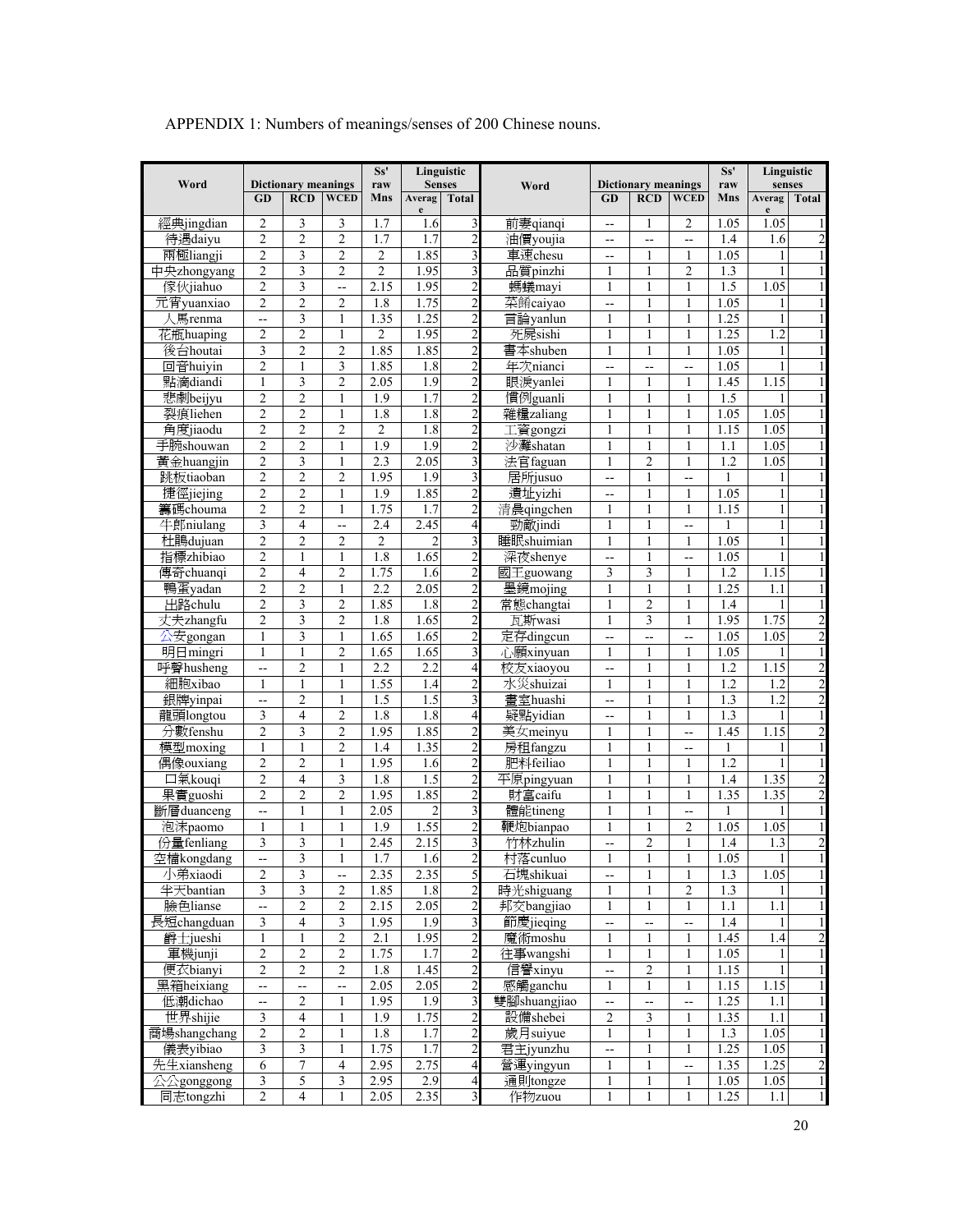|                     |                          |                            |                          | Ss'            | Linguistic       |                                  |                      |                              | Ss'                            |                    | Linguistic       |           |                              |
|---------------------|--------------------------|----------------------------|--------------------------|----------------|------------------|----------------------------------|----------------------|------------------------------|--------------------------------|--------------------|------------------|-----------|------------------------------|
| Word                |                          | <b>Dictionary meanings</b> |                          | raw            | <b>Senses</b>    |                                  | Word                 |                              | <b>Dictionary meanings</b>     |                    | raw              | senses    |                              |
|                     | GD                       | <b>RCD</b>                 | <b>WCED</b>              | Mns            | Averag<br>e      | <b>Total</b>                     |                      | GD                           | <b>RCD</b>                     | <b>WCED</b>        | Mns              | Averag    | <b>Total</b>                 |
| 單位danwei            | $\overline{c}$           | 3                          | $\overline{c}$           | $\overline{c}$ | $\overline{c}$   | 3                                | 政府zhengfu            | 1                            | $\overline{2}$                 | 1                  | 1.1              |           | 1                            |
| 地方difang            | 5                        | 5                          | $\overline{4}$           | $\overline{2}$ | 1.75             | $\overline{\mathbf{3}}$          | 其他qita               | $\mathbf{1}$                 | $\mathbf{1}$                   | $\mathbf{1}$       | 1.2              | 1         | $\mathbf{1}$                 |
| 壓力yali              | $\overline{c}$           | 4                          | $\overline{c}$           | 1.95           | 1.85             | $\overline{2}$                   | 股票gupiao             | 1                            | $\mathbf{1}$                   | $\mathbf{1}$       | 1.2              | 1         | $\mathbf{1}$                 |
| 家教jiajiao           | 3                        | $\overline{2}$             | $\mathbf{1}$             | 1.85           | 1.7              | 3                                | 外號waihau             | 1                            | 1                              | $\mathbf{1}$       | 1.1              | 1.05      | $\mathbf{1}$                 |
| 少爺shaoye            | $\overline{2}$           | $\overline{2}$             | $\overline{2}$           | 2.2            | 1.65             | 3                                | 請帖qingtie            | $\mathbf{1}$                 | 1                              | $\mathbf{1}$       | 1                |           | $\mathbf{1}$                 |
| 意思yisi              | 5                        | 5                          | 5                        | 2.5            | $\overline{c}$   | 5                                | 用途yongtu             | 1                            | 1                              | $\mathbf{1}$       | 1.1              |           | $\mathbf{1}$                 |
| 麻雀maque             | $\overline{2}$           | $\overline{c}$             | 1                        | 1.65           | 1.35             | $\overline{2}$                   | 茶壺chahu              | $\sim$                       | 1                              | $\mathbf{1}$       | 1.5              | 1.3       | $\mathbf{1}$                 |
| 把柄babing            | $\overline{2}$           | 5                          | 1                        | 1.7            | 1.65             | $\overline{c}$                   | 病菌bingjyun           | 1                            | 1                              | $\mathbf{1}$       | 1.15             | 1.15      | $\mathbf{1}$                 |
| 排骨paigu             | $\overline{2}$           | $\overline{2}$             | $\mathbf{1}$             | $\overline{2}$ | 2.7              | $\overline{2}$                   | 青銅qingtong           | $\overline{2}$               | $\overline{2}$                 | $\mathbf{1}$       | 1.35             | 1.05      | $\mathbf{1}$                 |
| 學院xueyuan           | $\overline{a}$           | 3                          | $\mathbf{1}$             | 1.25           | 1.25             | $\overline{\mathbf{3}}$          | 證件zhengjian          | --                           | $\mathbf{1}$                   | $\mathbf{1}$       | 1.05             |           | $\mathbf{1}$                 |
| 搖籃yaolan            | $\overline{2}$           | $\overline{2}$             | $\mathbf{1}$             | 1.8            | 1.85             | $\overline{2}$                   | 圈套qyuantao           | $\mathbf{1}$                 | $\mathbf{1}$                   | $\mathbf{1}$       | 1.55             | 1.35      | $\overline{2}$               |
| 旋風xuanfong          | $\mathbf{1}$             | $\overline{\mathbf{3}}$    | $\mathbf{1}$             | 1.95           | 1.75             | $\overline{2}$                   | 泳裝yongzhuang         | Ц,                           | $\mathbf{1}$                   | Ξ.                 | 1.1              |           | 1                            |
| 曲線qyuxian           | $\overline{2}$           | $\overline{2}$             | $\mathbf{1}$             | 1.95           | 1.9              | 3                                | 牙科yake               | $\overline{a}$               | 1                              | $\mathbf{1}$       | 1.6              | 1.35      | $\overline{2}$               |
| 會計kuaiji            | $\overline{2}$           | $\overline{2}$             | $\overline{2}$           | 1.65           | 1.35             | $\overline{c}$                   | 專題zhuanti            | $\ddotsc$                    | 1                              | $\mathbf{1}$       |                  |           | $\mathbf{1}$                 |
| 東西dongxi            | $\overline{2}$           | $\overline{4}$             | $\overline{4}$           | 2.55           | 2.3              | 3                                | 期限qixian             | 1                            | 1                              | $\mathbf{1}$       | 1.3              | 1.2       | $\overline{2}$               |
| 架子jiazi             | $\overline{2}$           | 6<br>$\overline{c}$        | $\overline{4}$           | 2.1            | $\overline{2.1}$ | 3                                | 粉狀fenzhuang          | $\sim$                       | ä.                             | L.                 | 1.25             | 1.1       | $\mathbf{1}$                 |
| 格局gejyu             | $\mathbf{1}$             | $\overline{\mathbf{3}}$    | 1<br>$\mathbf{1}$        | 1.45<br>1.65   | 1.45<br>1.5      | $\overline{\mathbf{3}}$          | 聯考liankao<br>步驟buzou | $\overline{a}$               | 1                              | -−<br>$\mathbf{1}$ | 1.15<br>1.1      | 1<br>1.05 | $\mathbf{1}$<br>$\mathbf{1}$ |
| 火鍋huoguo<br>禮拜libai | 3<br>$\overline{2}$      | $\overline{\mathbf{3}}$    | $\overline{\mathcal{L}}$ | 2.2            | 2.1              | $\overline{2}$<br>$\overline{2}$ | 樓梯louti              | $\mathbf{1}$<br>$\mathbf{1}$ | $\overline{c}$<br>$\mathbf{1}$ | $\mathbf{1}$       | 1.05             | 1.1       | $\mathbf{1}$                 |
| 算盤suanpan           | $\overline{2}$           | $\overline{2}$             | $\mathbf{1}$             | 1.95           | 1.8              | $\overline{2}$                   | 面容mianrong           | Ξ.                           | 1                              | 1                  | 1.6              | 1.55      | $\overline{\mathbf{3}}$      |
| 精神jingshen          | 3                        | 5                          | $\overline{4}$           | $\overline{c}$ | 1.95             | $\overline{\mathbf{3}}$          | 市民shimin             | 1                            | $\mathbf{1}$                   | $\mathbf{1}$       | 1.1              |           | $\mathbf{1}$                 |
| 飯碗fanwan            | $\overline{2}$           | $\overline{2}$             | $\overline{2}$           | $\overline{2}$ | 1.95             | $\overline{\mathbf{c}}$          | 泥沼nizhao             | $\ddotsc$                    | $\overline{2}$                 | $\mathbf{1}$       | 1.7              | 1.7       | $\overline{\mathbf{c}}$      |
| 老大laoda             | 3                        | $\overline{4}$             | 3                        | 2.65           | 2.4              | $\overline{\mathbf{3}}$          | 當晚dangwan            | 1                            | 1                              | $\sim$             | 1.1              |           | $\mathbf{1}$                 |
| 背景beijing           | $\overline{4}$           | $\overline{4}$             | $\mathbf{1}$             | 2.1            | $\overline{c}$   | $\overline{2}$                   | 勤務qinwu              | 1                            | 1                              | $\mathbf{1}$       | 1.05             | 1         | $\mathbf{1}$                 |
| 藍圖lantu             | $\overline{2}$           | $\overline{c}$             | $\mathbf{1}$             | 1.7            | 1.55             | $\overline{2}$                   | 坦克tanke              | Ξ.                           | 1                              | $\mathbf{1}$       | 1.5              | 1.05      | 1                            |
| 調幅tiaofu            | $\overline{c}$           | $\mathbf{1}$               | 1                        | 1.45           | 1.45             | $\overline{2}$                   | 布條butiao             | -−                           | $\overline{a}$                 | $\rightarrow$      | 1.25             | 1.25      | $\overline{c}$               |
| 輪廓lunkuo            | $\overline{2}$           | $\overline{2}$             | $\mathbf{1}$             | 1.65           | 1.6              | $\overline{\mathbf{3}}$          | 雨傘yusan              | 1                            | 1                              | $\mathbf{1}$       | 1.05             |           | $\mathbf{1}$                 |
| 逃兵taobing           | $\overline{2}$           | $\overline{2}$             | $\mathbf{1}$             | 1.9            | 1.8              | $\overline{\mathbf{3}}$          | 傷勢shangshi           | Ξ.                           | $\mathbf{1}$                   | $\mathbf{1}$       | 1                |           | $\mathbf{1}$                 |
| 門檻menkan            | 3                        | 3                          | 1                        | 1.85           | 1.85             | $\overline{2}$                   | 範疇fanchou            | 1                            | 1                              | $\mathbf{1}$       | 1.25             |           | $\mathbf{1}$                 |
| 陰影yinying           | $\overline{2}$           | $\overline{2}$             | $\overline{2}$           | 2.1            | 1.95             | $\overline{c}$                   | 弊端biduan             | 1                            | $\mathbf{1}$                   | $\mathbf{1}$       | 1.1              | 1.05      | $\mathbf{1}$                 |
| 靈魂linghun           | 3                        | 3                          | 1                        | 2.4            | 2.3              | 5                                | 鋼筋gangjin            | 1                            | 1                              | 1                  | 1.1              | 1.1       | $\mathbf{1}$                 |
| 師父shifu             | 3                        | 3                          | $\overline{2}$           | 1.85           | 1.75             | 3                                | 新片xinpian            | $\overline{a}$               | $\sim$                         | $\overline{a}$     | 1.8              | 1.65      | 3                            |
| 下文xiawen            | $\overline{2}$           | $\overline{2}$             | $\overline{2}$           | 1.65           | 1.6              | $\overline{c}$                   | 真理zhenli             | $\mathbf{1}$                 | $\mathbf{1}$                   | $\mathbf{1}$       | $\overline{1.3}$ | 1.1       | $\mathbf{1}$                 |
| 味道weidao            | 1                        | $\overline{4}$             | 1                        | 2.25           | 1.85             | $\overline{2}$                   | 服裝fuzhuang           | $\overline{a}$               | 1                              | $\mathbf{1}$       | 1.45             |           | $\mathbf{1}$                 |
| 磁性cixing            | $\overline{c}$           | $\overline{c}$             | 1                        | 1.9            | 1.85             | $\overline{2}$                   | 獵槍lieqiang           | $\overline{a}$               | 1                              | $\mathbf{1}$       | 1                |           | $\mathbf{1}$                 |
| 惡夢emong             | $\ddotsc$                | $\mathbf{1}$               | $\mathbf{1}$             | 1.75           | 1.75             | $\overline{2}$                   | 鬧鐘naozhong           | 1                            | 1                              | $\mathbf{1}$       | 1.2              | 1.1       | $\mathbf{1}$                 |
| 妹妹meimei            | $\mathbf{1}$             | $\overline{\mathbf{3}}$    | $\mathbf{1}$             | 2.37           | 2.15             | $\overline{\mathbf{3}}$          | 喉嚨houlong            | $\mathbf{1}$                 | $\mathbf{1}$                   | $\mathbf{1}$       | 1.2              | 1.05      | $\mathbf{1}$                 |
| 綠燈lyudeng           | $\rightarrow$            | $\overline{2}$             | $\overline{c}$           | 2.1            | 2.1              | $\overline{\mathbf{3}}$          | 歸宿guisu              | 1                            | $\overline{3}$                 | 1                  | 1.45             | 1.5       | $\overline{\mathbf{3}}$      |
| 嘴巴zuiba             | 1                        | $\overline{2}$             | $\overline{c}$           | 1.95           | 1.45             | $\overline{2}$                   | 菁英jingying           | --                           | 1                              |                    | 1.15             | 1.15      | $\mathbf{1}$                 |
| 八卦bagua             | 1                        | $\mathbf{1}$               | $\mathbf{1}$             | 2.2            | 2.15             | $\overline{4}$                   | 黨魁dangkui            | Ξ.                           | $\mathbf{1}$                   | $\mathbf{1}$       | 1.05             | 1.05      | $\mathbf{1}$                 |
| 假名jiaming           | $\overline{\phantom{a}}$ | 5                          | $\overline{2}$           | 1.15           | 1.15             | $\overline{\mathbf{c}}$          | 告示gaoshi             | $\overline{\phantom{a}}$     | $\overline{c}$                 | $\mathbf{1}$       | 1.55             | 1.35      | $\overline{c}$               |
| 漏洞loudong           | $\overline{2}$           | $\overline{c}$             | $\overline{c}$           | 1.9            | 1.75             | $\overline{2}$                   | 貴賓guibin             | $\overline{2}$               | $\overline{c}$                 | $\mathbf{1}$       | 1.65             | 1.5       | $\overline{2}$               |
| 江湖jianghu           | 5                        | 3                          | 3                        | 1.85           | 1.85             | 3                                | 程式chengshi           | $\overline{c}$               | 3                              | $\overline{2}$     | 1.55             | 1.5       | $\overline{\mathbf{3}}$      |
| 頻率pinlyu            | 1                        | $\overline{c}$             | 1                        | 2.05           | 2.05             | $\overline{4}$                   | 班級banji              | $\overline{a}$               | $\overline{c}$                 | $\mathbf{1}$       | 1.15             | 1.05      | $\mathbf{1}$                 |

Note.

GD = *Gwoyeuryhbaw Dictionary* (1989) '國語日報辭典'

RCD = *Revised Chinese Dictionary* (1997) '重編國語辭典'

WCED = *The Warmth Modern Chinese-English Dictionary* (1997) '旺文現代漢英辭典'